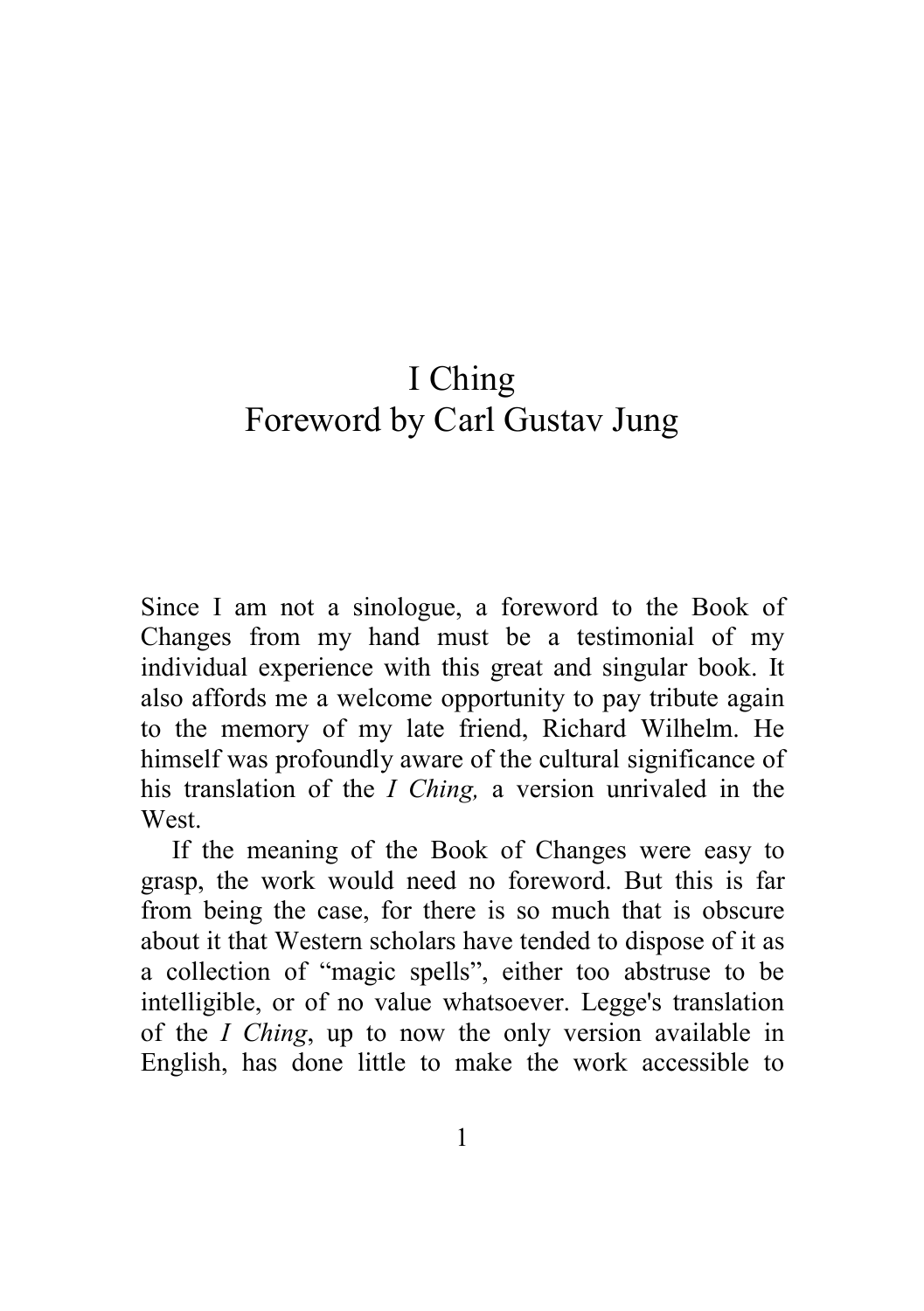Western minds.<sup>1</sup> Wilhelm, however, has made every effort to open the way to an understanding of the symbolism of the text. He was in a position to do this because he himself was taught the philosophy and the use of the *I Ching* by the venerable sage Lao Nai-hs*u*an; moreover, he had over a period of many years put the peculiar technique of the oracle into practice. His grasp of the living meaning of the text gives his version of the *I Ching* a depth of perspective that an exclusively academic knowledge of Chinese philosophy could never provide.

I am greatly indebted to Wilhelm for the light he has thrown upon the complicated problem of the *I Ching*, and for insight as regards its practical application as well. For more than thirty years I have interested myself in this oracle technique, or method of exploring the unconscious, for it has seemed to me of uncommon significance. I was already fairly familiar with the *I Ching* when I first met Wilhelm in the early nineteen twenties; he confirmed for me then what I already knew, and taught me many things more.

I do not know Chinese and have never been in China. I can assure my reader that it is not altogether easy to find the

<sup>&</sup>lt;sup>1</sup> Legge makes the following comment on the explanatory text for the individual lines: "According to our notions, a framer of emblems should be a good deal of a poet, but those of *Yi* only make us think of a dryasdust. Out of more than three hundred and fifty, the greater numbers are only grotesque" (*The Sacred Books of the East*, XVl: *The Yi King*, 2nd edn., Oxford: Clarendon Press, 1899, p.22). Of the "lessons"' of the hexagrams, the same author says: "But why, it may be asked, why should they be conveyed to us by such an array of lineal figures, and in such a farrago of emblematic representations" (ibid., p. 25). However, we are nowhere told that Legge ever bothered to put the method to a practical test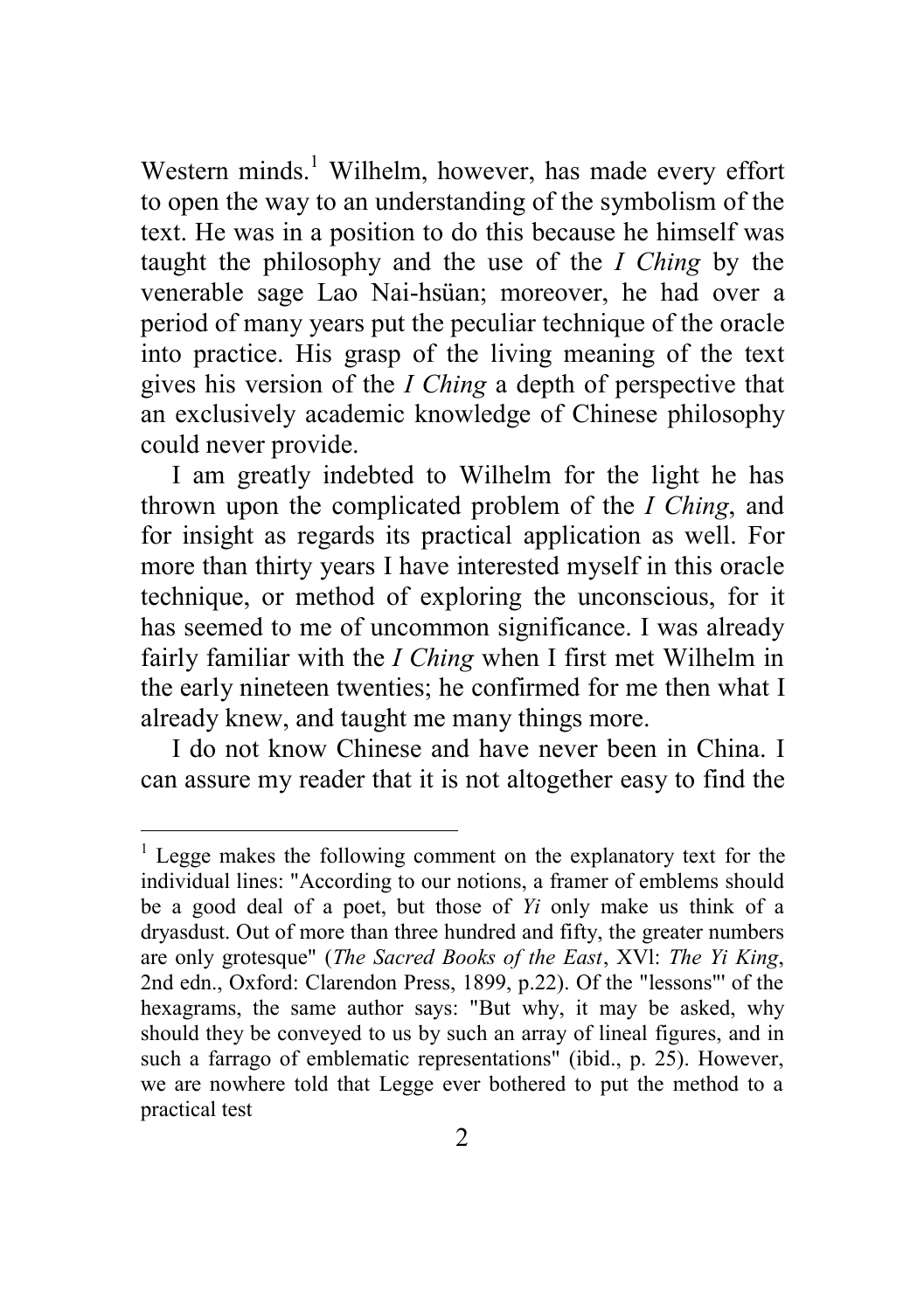right access to this monument of Chinese thought, which departs so completely from our ways of thinking. In order to understand what such a book is all about, it is imperative to cast off certain prejudices of the Western mind. it is a curious fact that such a gifted and intelligent people as the Chinese has never developed what we call science. Our science, however, is based upon the principle of causality, and causality is considered to be an axiomatic truth. But a great change in our standpoint is setting in. What Kant's *Critique of Pure Reason* failed to do, is being accomplished by modern physics. The axioms of causality are being shaken to their foundations: we know now that what we term natural laws are merely statistical truths and thus must necessarily allow for exceptions. We have not sufficiently taken into account as yet that we need the laboratory with its incisive restrictions in order to demonstrate the invariable validity of natural law. If we leave things to nature, we see a very different picture: every process is partially or totally interfered with by chance, so much so that under natural circumstances a course of events absolutely conforming to specific laws is almost an exception.

The Chinese mind, as I see it at work in the *I Ching*, seems to be exclusively preoccupied with the chance aspect of events. What we call coincidence seems to be the chief concern of this peculiar mind, and what we worship as causality passes almost unnoticed. We must admit that there is something to be said for the immense importance of chance. An incalculable amount of human effort is directed to combating and restricting the nuisance or danger represented by chance. Theoretical considerations of cause and effect often look pale and dusty in comparison to the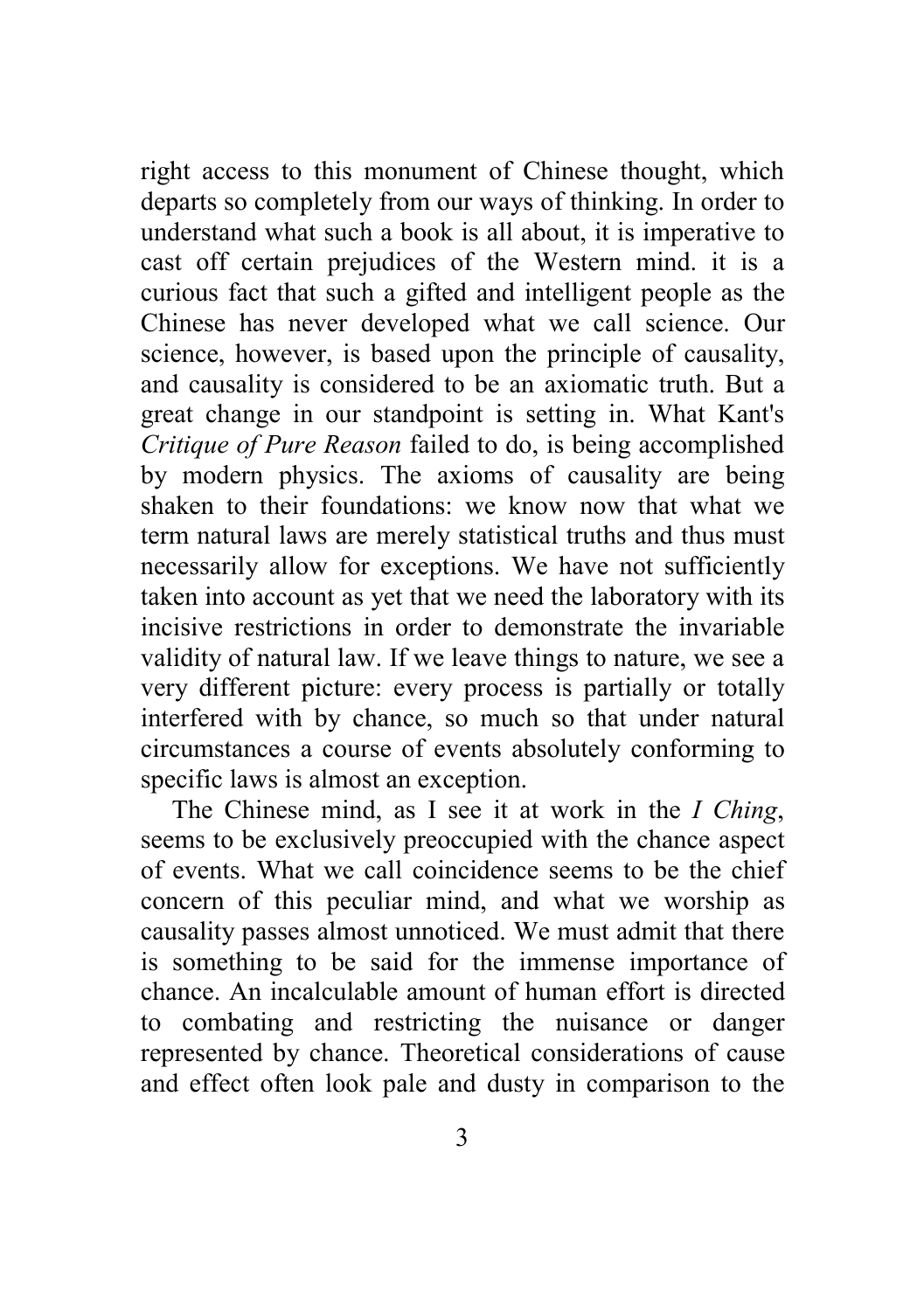practical results of chance. It is all very well to say that the crystal of quartz is a hexagonal prism. The statement is quite true in so far as an ideal crystal is envisaged. But in nature one finds no two crystals exactly alike, although all are unmistakably hexagonal. The actual form, however, seems to appeal more to the Chinese sage than the ideal one. The jumble of natural laws constituting empirical reality holds more significance for him than a causal explanation of events that, moreover, must usually be separated from one another in order to be properly dealt with.

The manner in which the *I Ching* tends to look upon reality seems to disfavor our causalistic procedures. The moment under actual observation appears to the ancient Chinese view more of a chance hit than a clearly defined result of concurring causal chain processes. The matter of interest seems to be the configuration formed by chance events in the moment of observation, and not at all the hypothetical reasons that seemingly account for the coincidence. While the Western mind carefully sifts, weighs, selects, classifies, isolates, the Chinese picture of the moment encompasses everything down to the minutest nonsensical detail, because all of the ingredients make up the observed moment.

Thus it happens that when one throws the three coins, or counts through the forty-nine yarrow stalks, these chance details enter into the picture of the moment of observation and form a part of it - a part that is insiguificant to us, yet most meaningful to the Chinese mind. With us it would be a banal and almost meaningless statement (at least on the face of it) to say that whatever happens in a given moment possesses inevitably the quality peculiar to that moment.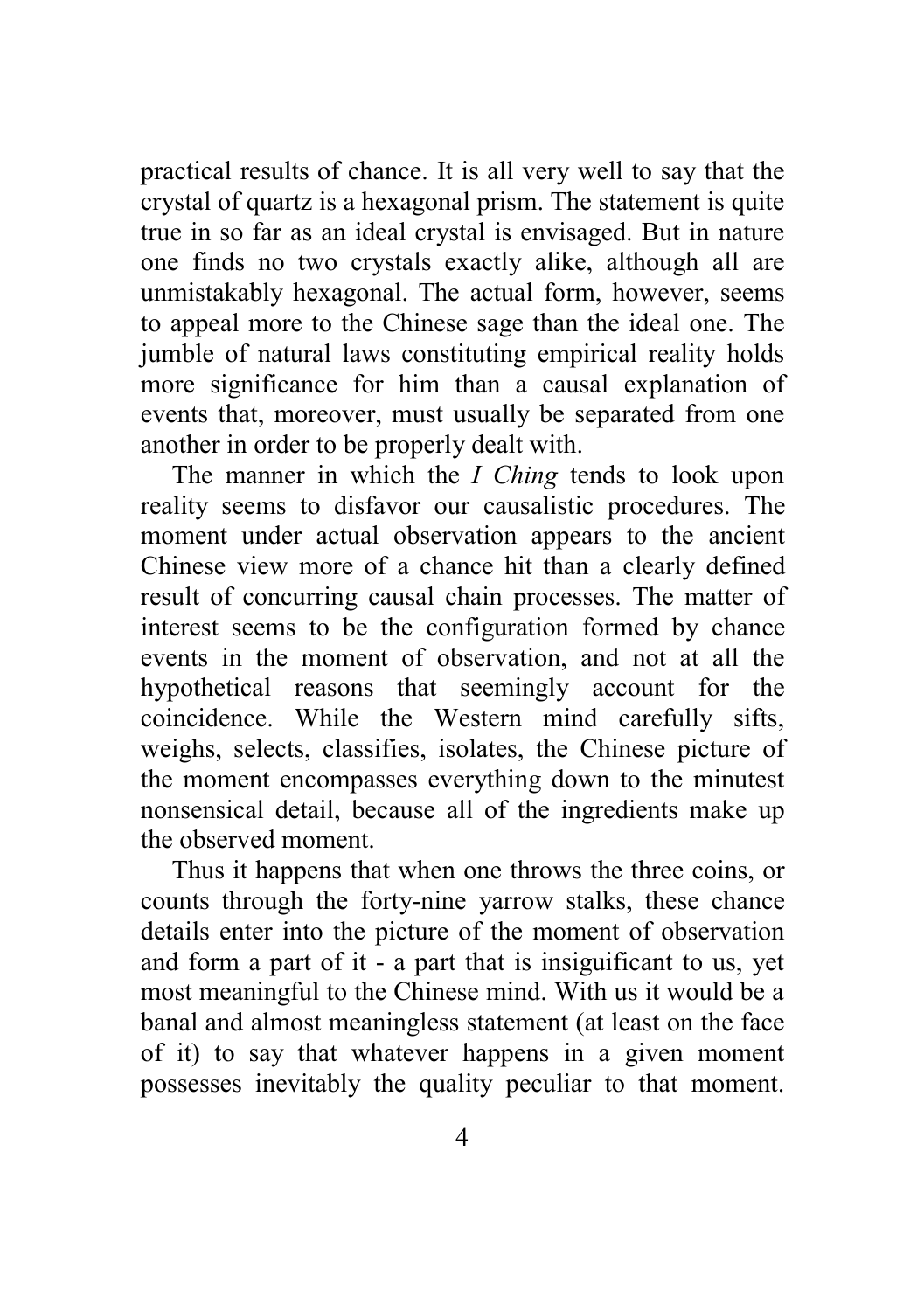This is not an abstract argument but a very practical one. There are certain connoisseurs who can tell you merely from the appearance, taste, and behavior of a wine the site of its vineyard and the year of its origin. There are antiquarians who with almost uncanny accuracy will name the time and place of origin and the maker of an *objet d'art* or piece of furniture on merely looking at it. And there are even astrologers who can tell you, without any previous knowledge of your nativity, what the position of sun and moon was and what zodiacal sign rose above the horizon in the moment of your birth. In the face of such facts, it must be admitted that moments can leave long-lasting traces.

In other words, whoever invented the *I Ching* was convinced that the hexagram worked out in a certain moment coincided with the latter in quality no less than in time. To him the hexagram was the exponent of the moment in which it was cast - even more so than the hours of the clock or the divisions of the calendar could be - inasmuch as the hexagram was understood to be an indicator of the essential situation prevailing in the moment of its origin.

This assumption involves a certain curious principle that I have termed synchronicity,<sup>2</sup> a concept that formulates a point of view diametrically opposed to that of causality. Since the latter is a merely statistical truth and not absolute, it is a sort of working hypothesis of how events evolve one out of another, whereas synchronicity takes the coincidence of events in space and time as meaning something more than mere chance, namely, a peculiar interdependence of objective events among themselves as well as with the

<sup>2</sup> Cf. "Syndironicity: An Acausal Connecting Principle," *The Structure and Dynamics of the Psyche* (Coll. Works of C. G. Jung, vol. 8).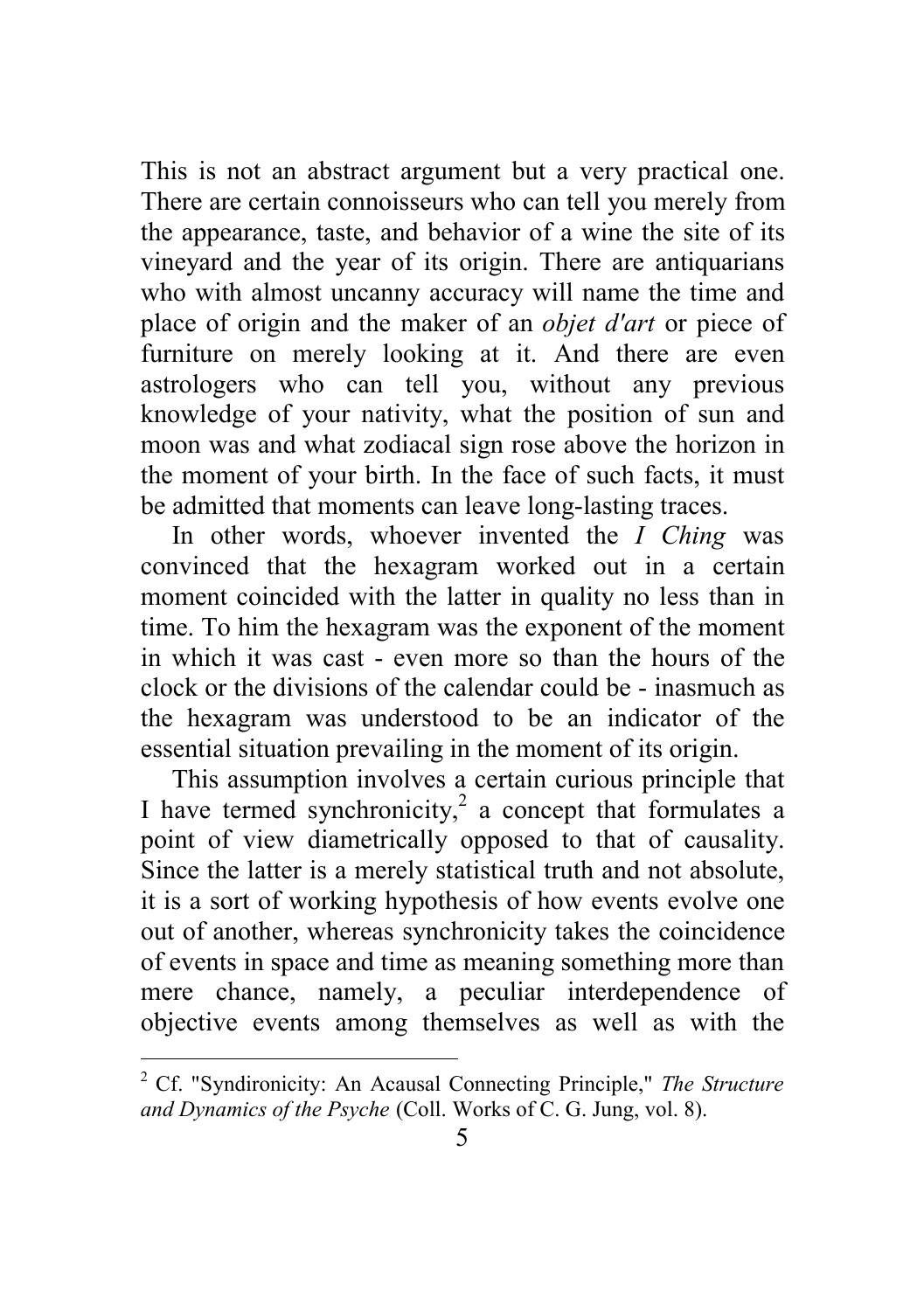subjective (psychic) states of the observer or observers.

The ancient Chinese mind contemplates the cosmos in a way comparable to that of the modern physicist, who cannot deny that his model of the world is a decidedly psychophysical structure. The microphysical event includes the observer just as much as the reality underlying the *I Ching* comprises subjective, i.e., psychic conditions in the totality of the momentary situation. Just as causality describes the sequence of events, so synchronicity to the Chinese mind deals with the coincidence of events. The causal point of view tells us a dramatic story about how *D* came into existence: it took its origin from *C*, which existed before *D*, and *C* in its turn had a father, *B*, etc. The synchronistic view on the other hand tries to produce an equally meaningful picture of coincidence. How does it happen that  $A'$ ,  $B'$ ,  $C'$ ,  $D'$ , etc., appear all in the same moment and in the same place? It happens in the first place because the physical events *A'* and *B'* are of the same quality as the psychic events *C'* and *D'*, and further because all are the exponents of one and the same momentary situation. The situation is assumed to represent a legible or understandable picture.

Now the sixty-four hexagrams of the *I Ching* are the instrument by which the meaning of sixty-four different yet typical situations can be determined. These interpretations are equivalent to causal explanations. Causal connection is statistically necessary and can therefore be subjected to experiment. Inasmuch as situations are unique and cannot be repeated, experimenting with synchronicity seems to be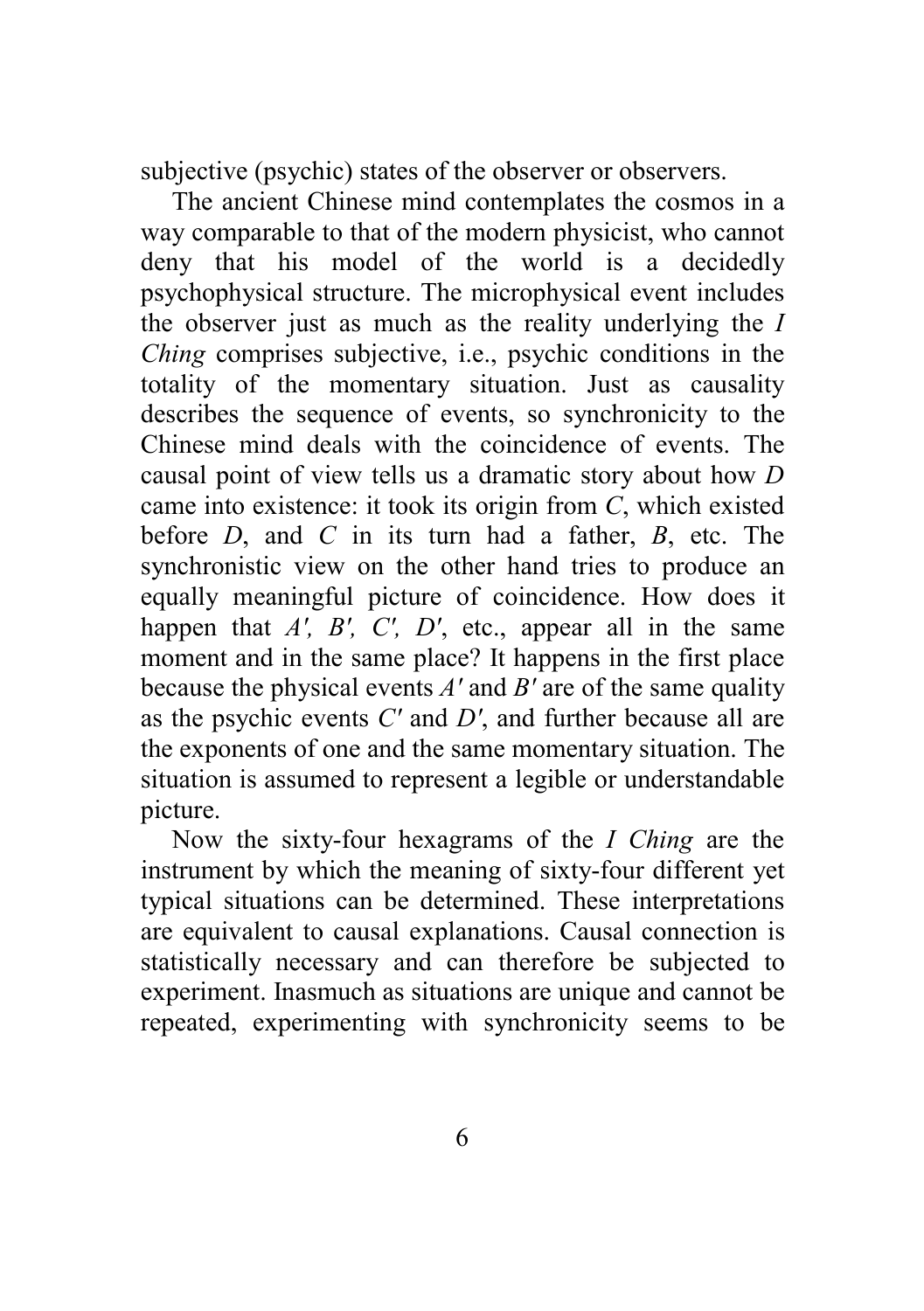impossible under ordinary conditions.<sup>3</sup> In the *I Ching*, the only criterion of the validity of synchronicity is the observer's opinion that the text of the hexagram amounts to a true rendering of his psychic condition. It is assumed that the fall of the coins or the result of the division of the bundle of yarrow stalks is what it necessarily must be in a given "situation," inasmuch as anything happening in that moment belongs to it as an indispensable part of the picture. If a handful of matches is thrown to the floor, they form the pattern characteristic of that moment. But such an obvious truth as this reveals its meaningful nature only if it is possible to read the pattern and to verify its interpretation, partly by the observer's knowledge of the subjective and objective situation, partly by the character of subsequent events. It is obviously not a procedure that appeals to a critical mind used to experimental verification of facts or to factual evidence. But for someone who likes to look at the world at the angle from which ancient China saw it, the *I Ching* may have some attraction.

My argument as outlined above has of course never entered a Chinese mind. On the contrary, according to the old tradition, it is "spiritual agencies," acting in a mysterious way, that make the yarrow stalks give a meaningful answer.<sup>4</sup> These powers form, as it were, the living soul of the book. As the latter is thus a sort of animated being, the tradition assumes that one can put questions to the *I Ching* and expect to receive intelligent answers. Thus it occurred to me that it might interest the uninitiated reader to see the I *Ching* at

<sup>&</sup>lt;sup>3</sup> Cf. J. B. Rhine, *The Reach of the Mind* (New York and London, 1928).

<sup>&</sup>lt;sup>4</sup> They are *shên*, that is "spirit-like." "Heaven produced the 'spirit-like things' " (Legge, p.41).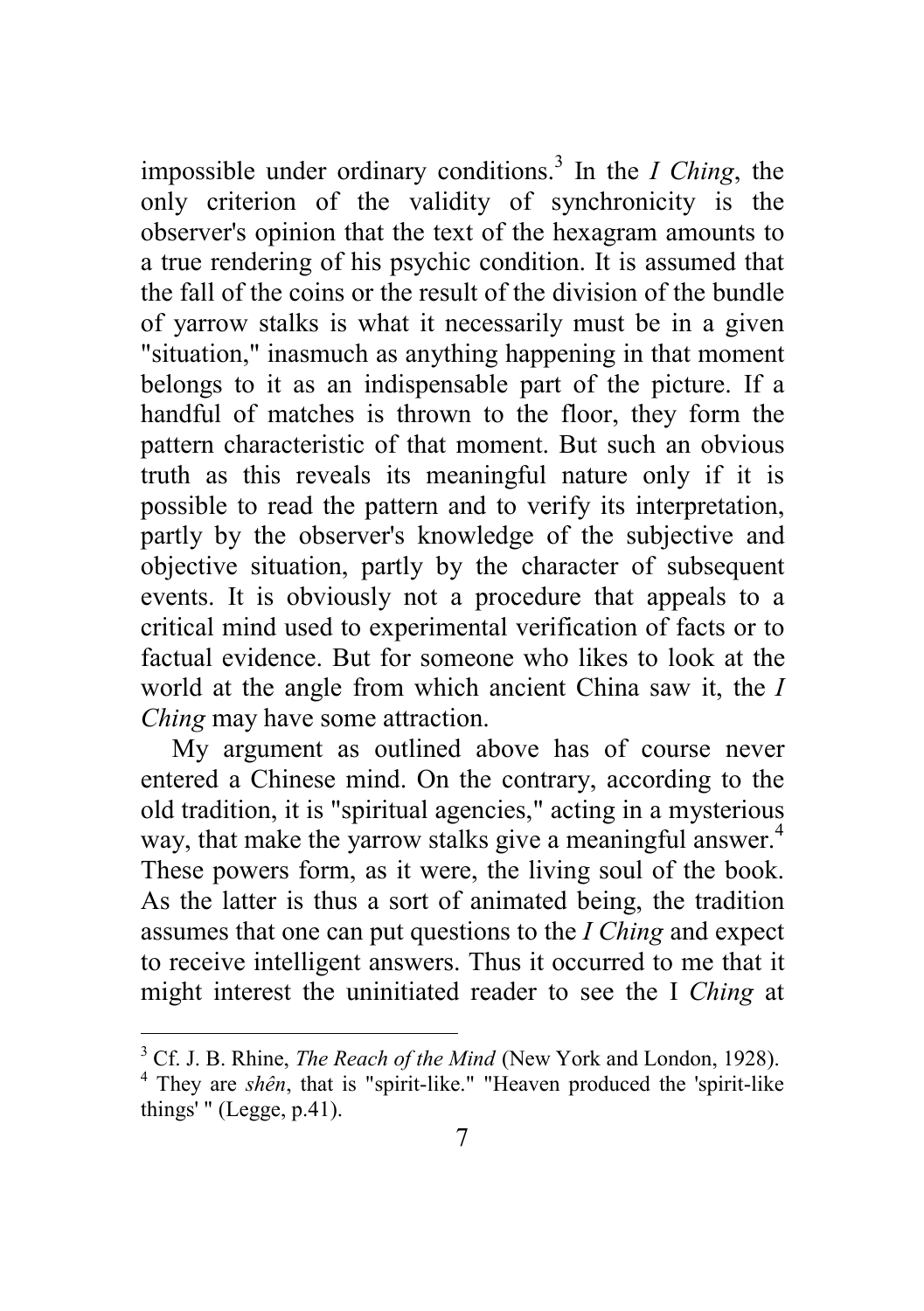work. For this purpose I made an experiment strictly in accordance with the Chinese conception: I personified the book in a sense, asking its judgment about its present situation, i.e., my intention to present it to the Western mind.

Although this procedure is well within the premises of Taoist philosophy, it appears exceedingly odd to us. However, not even the strangeness of insane delusions or of primitive superstition has ever shocked me. I have always tried to remain unbiased and curious - *rerum novarum cupidus*. Why not venture a dialogue with an ancient book that purports to be animated? There can be no harm in it, and the reader may watch a psychological procedure that has been carried out time and again throughout the millennia of Chinese civilization, representing to a Confucius or a Lao-tse both a supreme expression of spiritual authority and a philosophical enigma. I made use of the coin method, and the answer obtained was hexagram 50, Ting, THE CALDRON.

In accordance with the way my question was phrased, the text of the hexagram must be regarded as though the *I Ching* itself were the speaking person. Thus it describes itself as a caldron, that is, as a ritual vessel containing cooked food. Here the food is to be understood as spiritual nourishment. Wilhelm says about this:

> The ting, as a utensil pertaining to a refined civilization, suggests the fostering and nourishing of able men, which redounded to the benefit of the state. . . . Here we see civilization as it reaches its culmination in religion. The *ting* serves in offering sacrifice to God. . . . The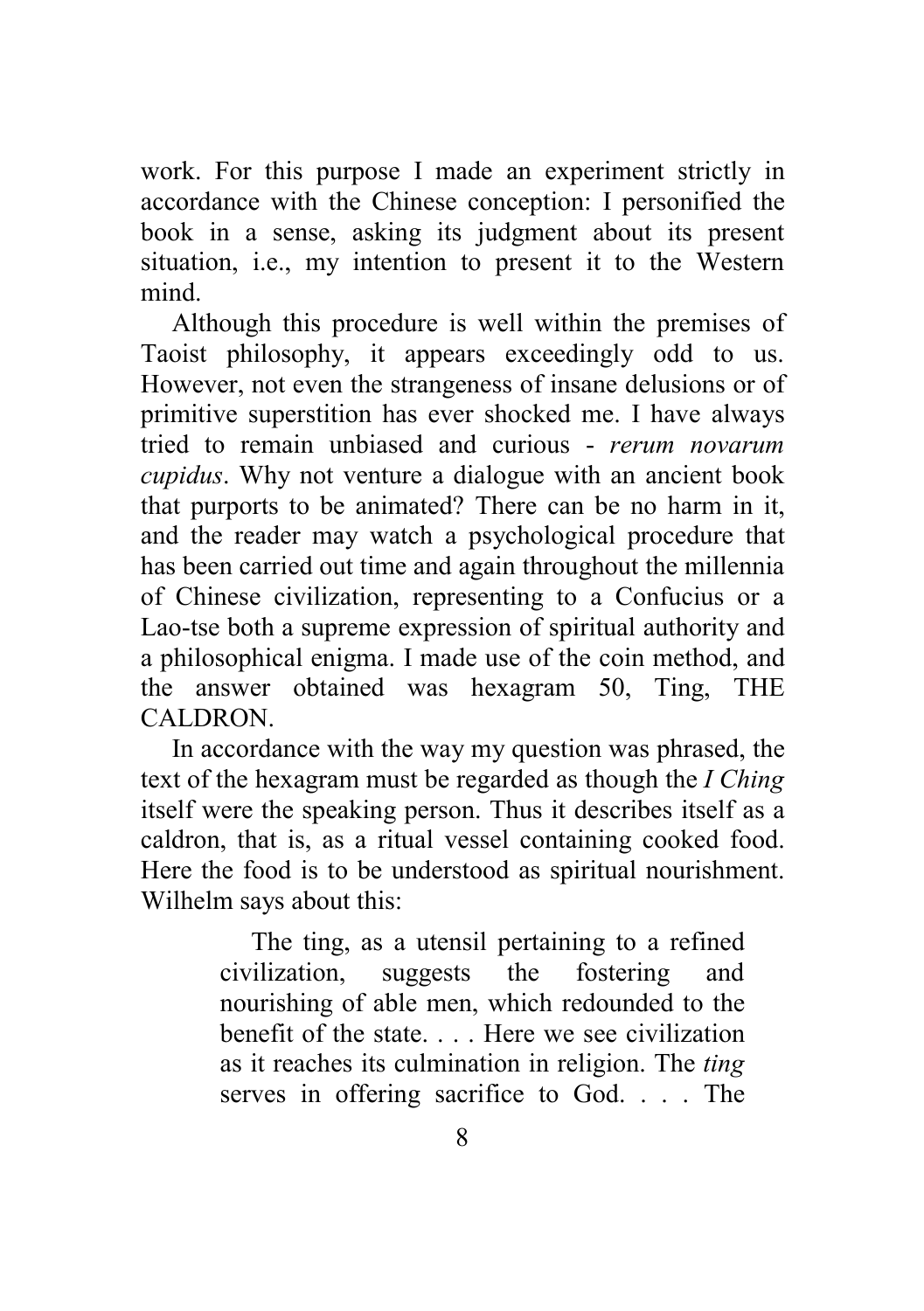supreme revelation of God appears in prophets and holy men. To venerate them is true veneration of God. The will of God, as revealed through them, should he accepted in humility.

Keeping to our hypothesis, we must conclude that the *I Ching* is here testifying concerning itself.

When any of the lines of a given hexagram have the value of six or nine, it means that they are specially emphasized and hence important in the interpretation.<sup>5</sup> In my hexagram the "spiritual agencies" have given the emphasis of a nine to the lines in the second and in the third place. The text says:

> Nine in the second place means: There is food in the *ting*. My comrades are envious, But they cannot harm me. Good fortune.

Thus the *I Ching* says of itself: "I contain (spiritual) nourishment." Since a share in something great always arouses envy, the chorus of the envious  $\overline{6}$  is part of the picture. The envious want to rob the *I Ching* of its great possession, that is, they seek to rob it of meaning, or to destroy its meaning. But their enmity is in vain. Its richness of meaning is assured; that is, it is convinced of its positive achievements, which no one can take away. The text

 $<sup>5</sup>$  See the explanation of the method in Wilhelm's text, p.721.</sup>

<sup>&</sup>lt;sup>6</sup> For example, the *invidi* ("the envious") are a constantly recurring image in the old Latin books on alchemy, especially in the *Turba philosophorum* (eleventh or twelfth century).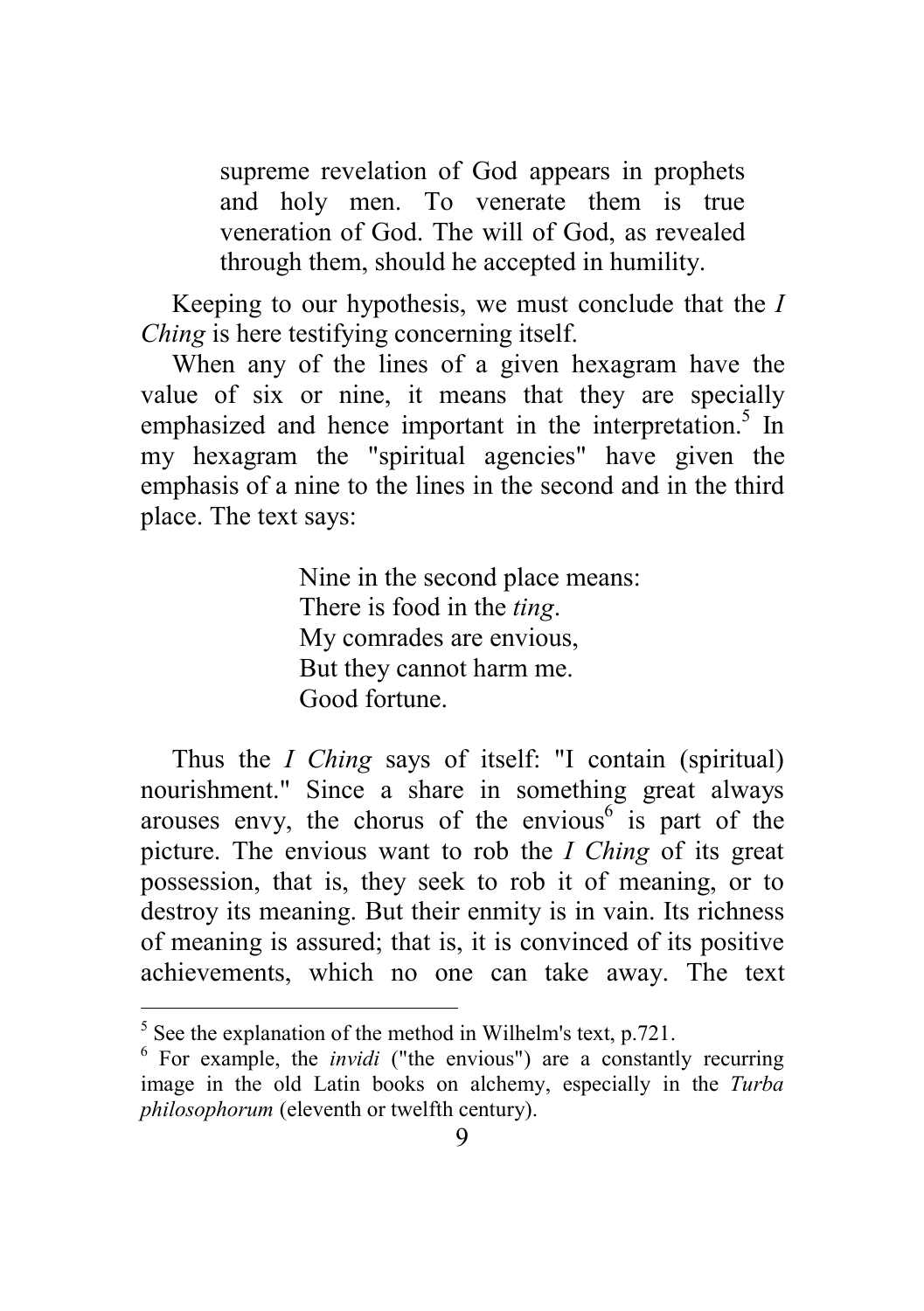## continues:

 $\overline{a}$ 

Nine in the third place means: The handle of the *ting* is altered. One is impeded in his way of life. The fat of the pheasant is not eaten. Once rain falls, remorse is spent. Good fortune comes in the end.

The handle [German *Griff*] is the part by which the *ting* can be grasped  $[gegriffen]$ . Thus it signifies the concept<sup>7</sup> (*Begriff*) one has of the *I Ching* (the *ting*). In the course of time this concept has apparently changed, so that today we can no longer grasp (*begreifen*) the *I Ching*. Thus "one is impeded in his way of life." We are no longer supported by the wise counsel and deep insight of the oracle; therefore we no longer find our way through the mazes of fate and the obscurities of our own natures. The fat of the pheasant, that is, the best and richest part of a good dish, is no longer eaten. But when the thirsty earth finally receives rain again, that is, when this state of want has been overcome, "remorse," that is, sorrow over the loss of wisdom, is ended, and then comes the longed-for opportunity. Wilhelm comments: "This describes a man who, in a highly evolved civilization, finds himself in a place where no one notices or recognizes him. This is a severe block to his effectiveness." The *I Ching* is complaining, as it were, that its excellent qualities go unrecognized and hence lie fallow. It comforts

<sup>7</sup> From the Latin *concipere*, "ito take together," e.g., in a vessel: *concipere* derives from *capere*,"to take," "to grasp."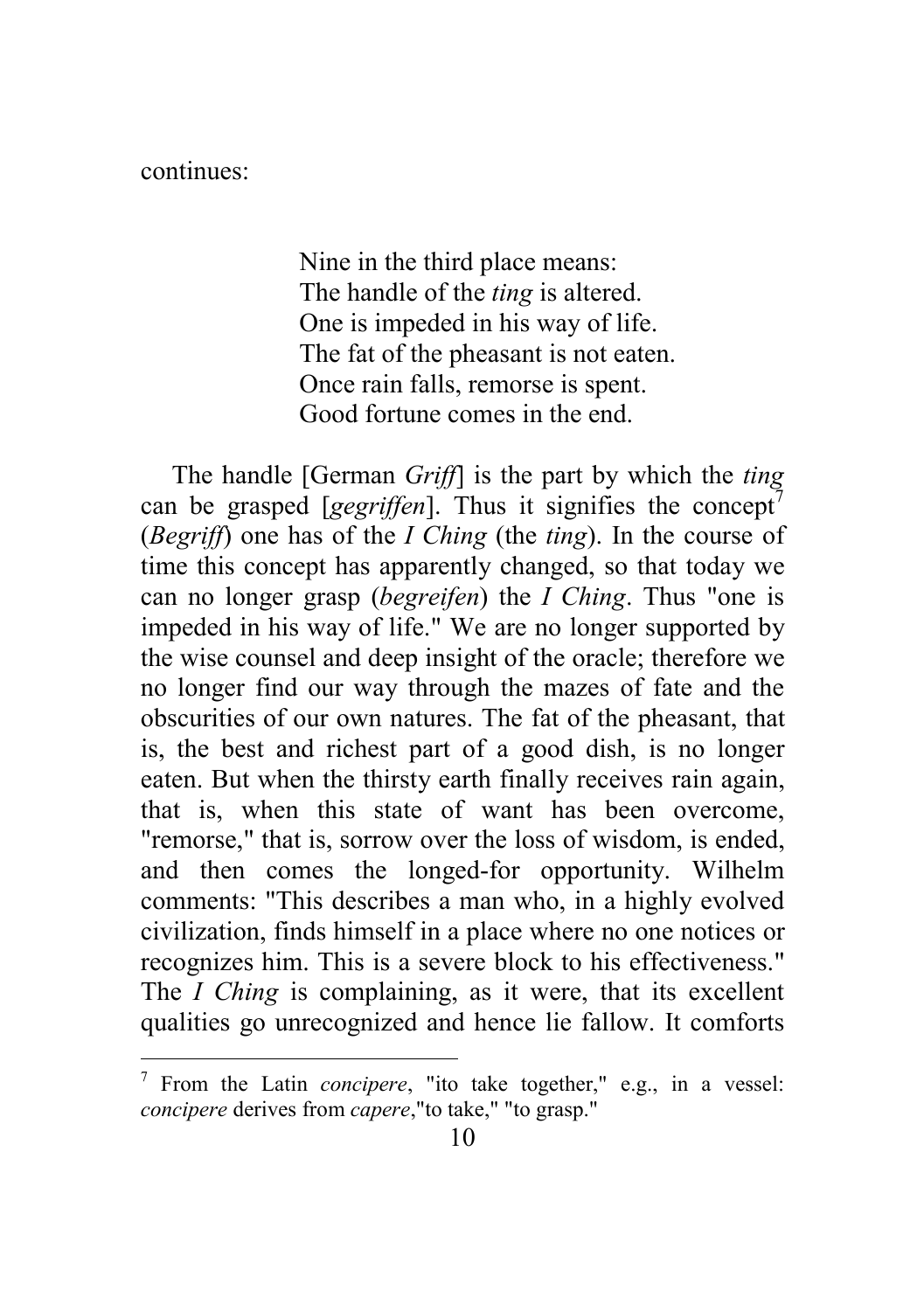itself with the hope that it is about to regain recognition.

The answer given in these two salient lines to the question I put to the *I Ching* requires no particular subtlety of interpretation, no artifices, no unusual knowledge. Anyone with a little common sense can understand the meaning of the answer; it is the answer of one who has a good opinion of himself, but whose value is neither generally recognized nor even widely known. The answering subject has an interesting notion of itself: it looks upon itself as a vessel in which sacrificial offerings are brought to the gods, ritual food for their nourishment. It conceives of itself as a cult utensil serving to provide spiritual nourishment for the unconscious elements or forces ("spiritual agencies") that have been projected as gods - in other words, to give these forces the attention they need in order to play their part in the life of the individual. Indeed, this is the original meaning of the word *religio* - a careful observation and taking account of (from *relegere 8* ) the numinous.

The method of the *I Ching* does indeed take into account the hidden individual quality in things and men, and in one's own unconscious self as well. I have questioned the *I Ching* as one questions a person whom one is about to introduce to friends: one asks whether or not it will be agreeable to him. In answer the *I Ching* tells me of its religious significance, of the fact that at present it is unknown and misjudged, of its hope of being restored to a place of honor - this last obviously with a sidelong glance at my as yet unwritten

<sup>8</sup> This is the classical etymology. The derivation of *rehgio* from *religare*, "bind to," originated with the Church Fathers.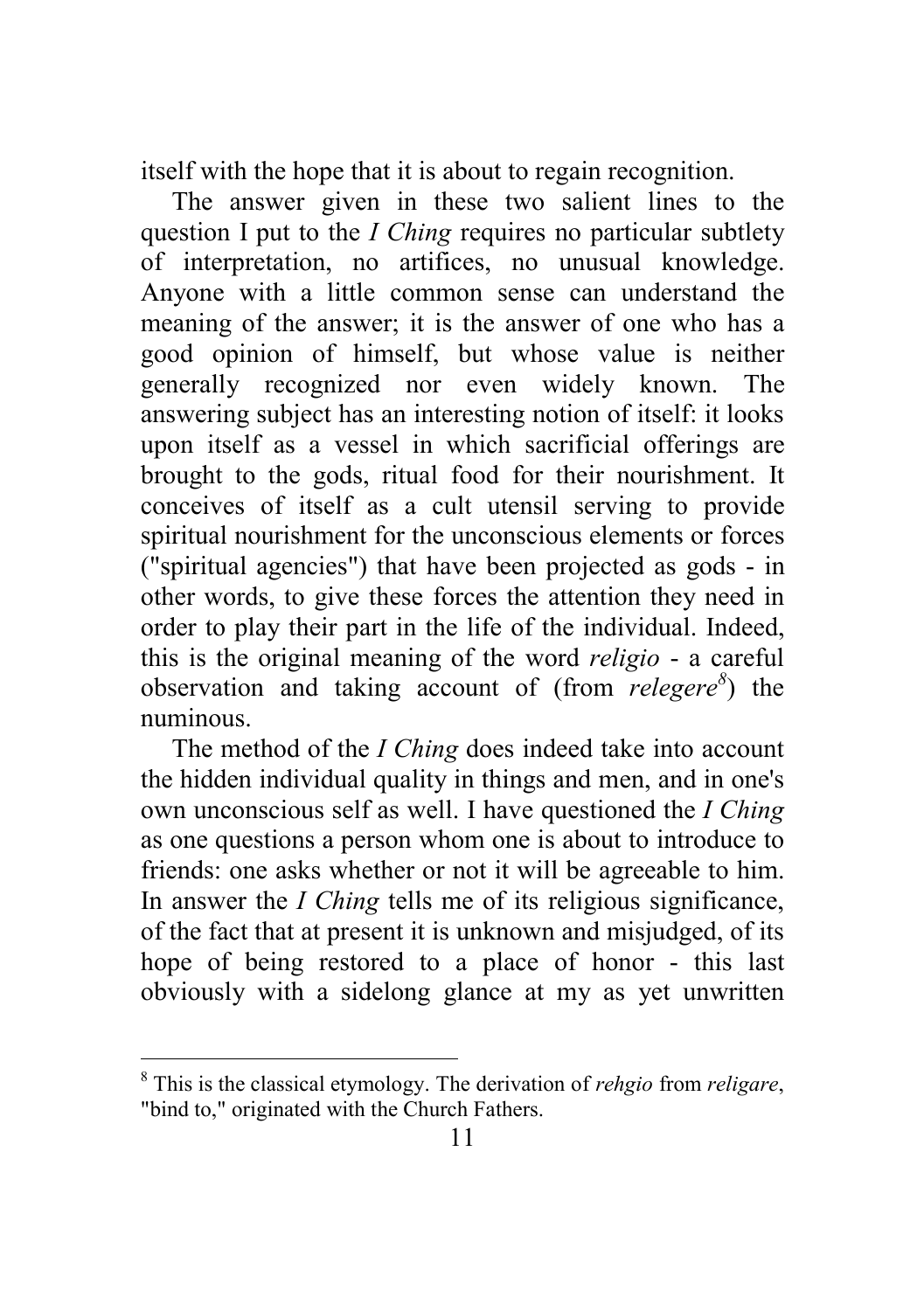foreword,<sup>9</sup> and above all at the English translation. This seems a perfectly understandable reaction, such as one could expect also from a person in a similar situation.

But how has this reaction come about? Because I threw three small coins into the air and let them fall, roll, and come to rest, heads up or tails up as the case might be. This odd fact that a reaction that makes sense arises out of a technique seemingly excluding all sense from the outset, is the great achievement of the *I Ching*. The instance I have just given is not unique; meaningful answers are the rule. Western sinologues and distinguished Chinese scholars have been at pains to inform me that the *I Ching* is a collection of obsolete "magic spells." In the course of these conversations my informant has sometimes admitted having consulted the oracle through a fortune teller, usually a Taoist priest. This could be "only nonsense" of course. But oddly enough, the answer received apparently coincided with the questioner's psychological blind spot remarkably well.

I agree with Western thinking that any number of answers to my question were possible, and I certainly cannot assert that another answer would not have been equally significant. However, the answer received was the first and only one; we know nothing of other possible answers. It pleased and satisfied me. To ask the same question a second time would have been tactless and so I did not do it: "the master speaks but once." The heavy-handed pedagogic approach that attempts to fit irrational phenomena into a preconceived rational pattern is anathema to me. Indeed, such things as this answer should remain as they were when

<sup>&</sup>lt;sup>9</sup> I made this experiment before I actually wrote the foreword.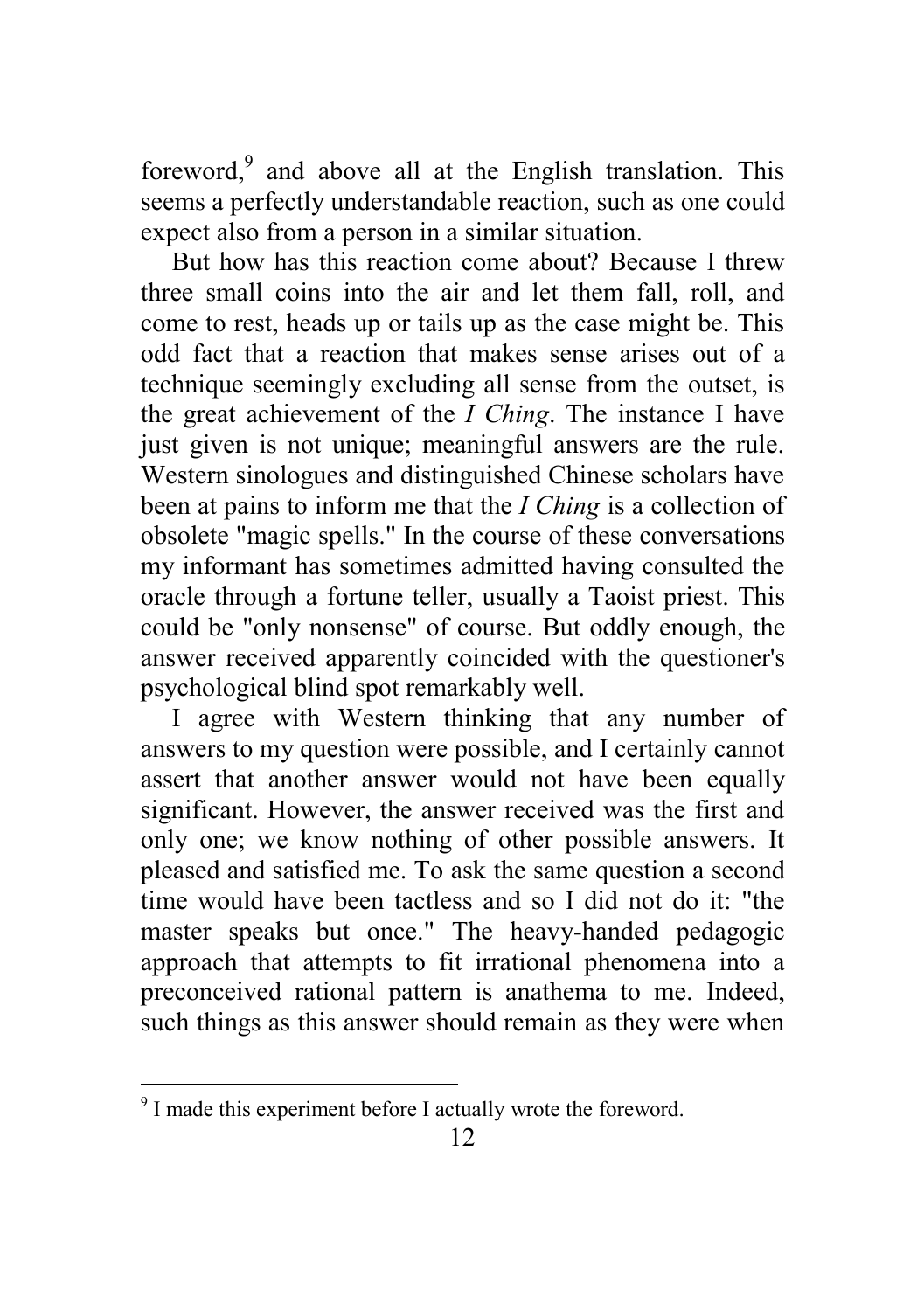they first emerged to view, for only then do we know what nature does when left to herself undisturbed by the meddlesomeness of man. One ought not to go to cadavers to study life. Moreover, a repetition of the experiment is impossible, for the simple reason that the original situation cannot be reconstructed. Therefore in each instance there is only a first and single answer.

To return to the hexagram itself. There is nothing strange in the fact that all of Ting, THE CALDRON, amplifies the themes announced by the two salient lines.<sup>10</sup> The first line of the hexagram says:

> A *ting* with legs upturned. Furthers removal of stagnating stuff. One takes a concubine for the sake of her son. No blame.

A *ting* that is turned upside down is not in use. Hence the *I Ching* is like an unused caldron. Turning it over serves to remove stagnating matter, as the line says. Just as a man takes a concubine when his wife has no son, so the *I Ching* is called upon when one sees no other way out. Despite the quasi-legal status of the concubine in China, she is in reality only a somewhat awkward makeshift so likewise the magic procedure of the oracle is an expedient that may be utilized for a higher purpose. There is no blame, although it is an exceptional recourse.

<sup>&</sup>lt;sup>10</sup> The Chinese interpret only the changing lines in the hexagram obtained by use of the oracle. I have found all the lines of the hexagram to be relevant in most cases.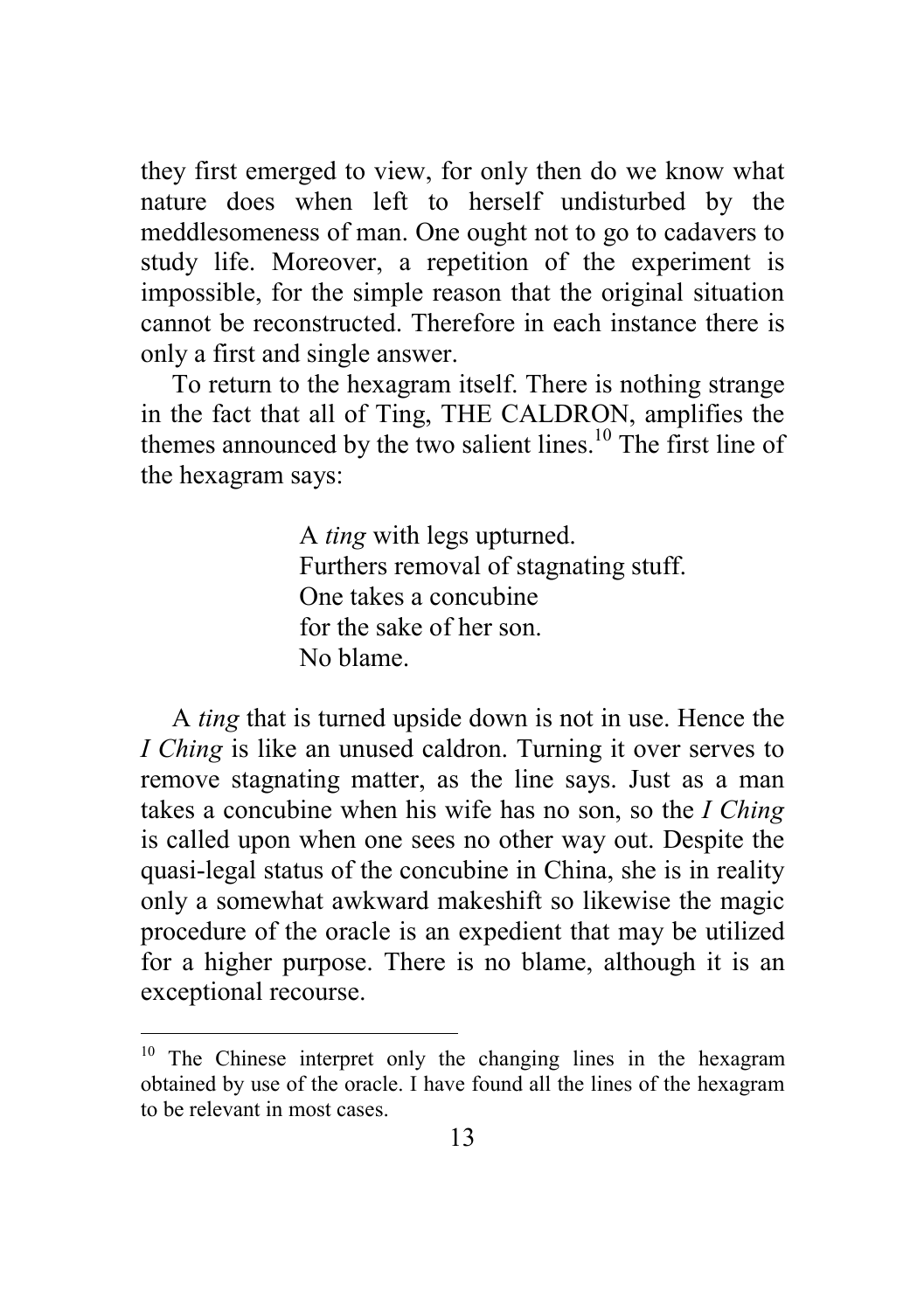The second and third lines have already been discussed. The fourth line says:

> The legs of the *ting* are broken. The prince's meal is spilled And his person is soiled. Misfortune.

Here the *ting* has been put to use, but evidently in a very clumsy manner, that is, the oracle has been abused or misinterpreted. In this way the divine food is lost, and one puts oneself to shame. Legge translates as follows: "Its subject will be made to blush for shame." Abuse of a cult utensil such as the *ting* (i.e., the *I Ching*) is a gross profanation. The *I Ching* is evidently insisting here on its dignity as a ritual vessel and protesting against being profanely used.

The fifth line says:

The *ting* has yellow handles, golden carrying rings. Perseverance furthers.

The *I Ching* has, it seems, met with a new, correct (yellow) understanding, that is, a new concept (*Begriff*) by which it can be grasped. This concept is valuable (golden). There is indeed a new edition in English, making the book more accessible to the Western world than before.

The sixth line says:

The *ting* has rings of jade.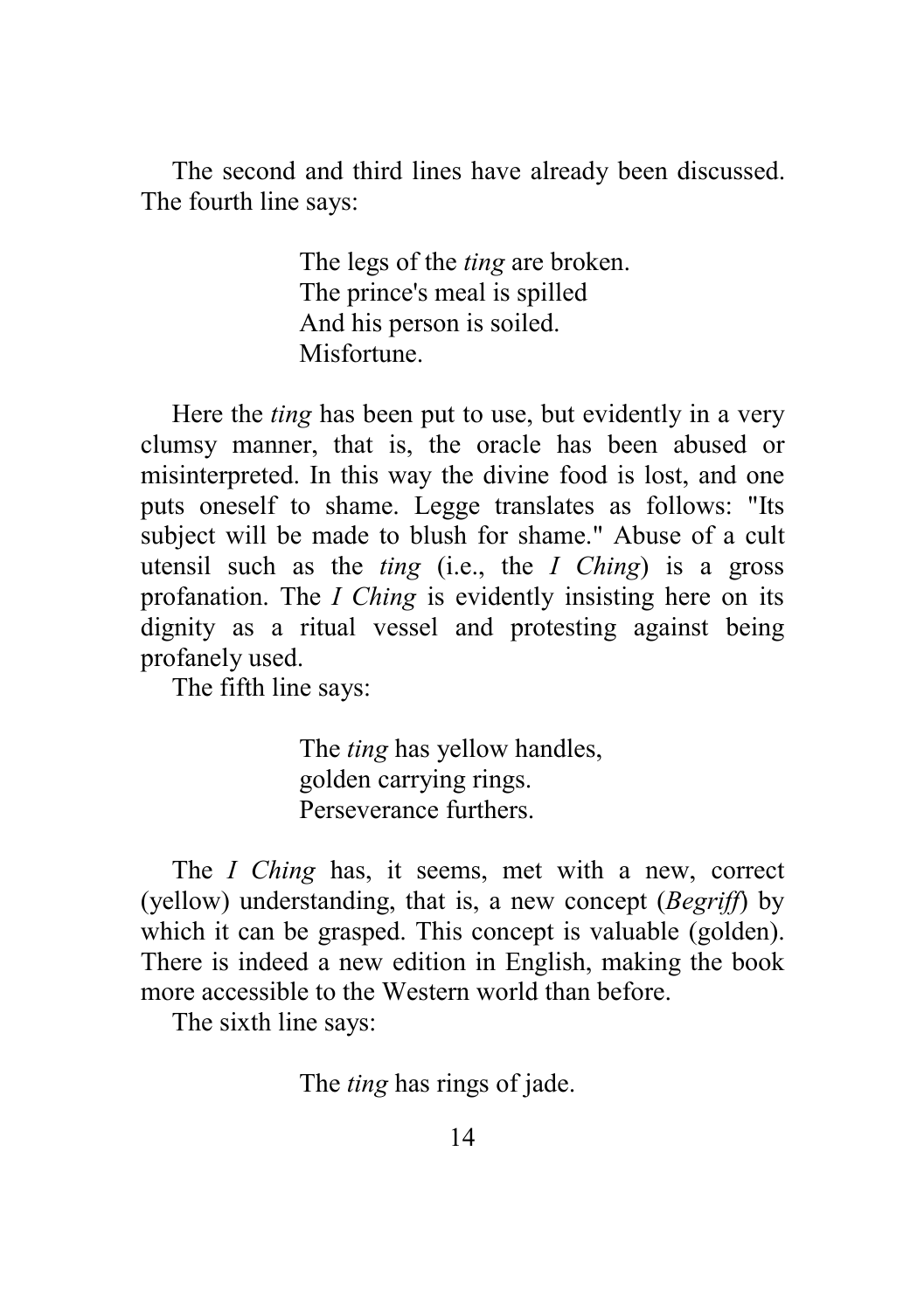Great good fortune. Nothing that would not act to further.

Jade is distinguished for its beauty and soft sheen. If the carrying rings are of jade, the whole vessel is enhanced in beauty, honor, and value. The *I Ching* expresses itself here as being not only well satisfied but indeed very optimistic. One can only await further events and in the meantime remain content with the pleasant conclusion that the *I Ching* approves of the new edition.

I have shown in this example as objectively as I can how the oracle proceeds in a given case. Of course the procedure varies somewhat according to the way the question is put. If for instance a person finds himself in a confusing situation, he may himself appear in the oracle as the speaker. Or, if the question concerns a relationship with another person, that person may appear as the speaker. However, the identity of the speaker does not depend entirely on the manner in which the question is phrased, inasmuch as our relations with our fellow beings are not always determined by the latter. Very often our relations depend almost exclusively on our own attitudes, though we maybe quite unaware of this fact. Hence, if an individual is unconscious of his role in a relationship, there may be a surprise in store for him; contrary to expectation, he himself may appear as the chief agent, as is sometimes unmistakably indicated by the text. It may also occur that we take a situation too seriously and consider it extremely important, whereas the answer we get on consulting the *I Ching* draws attention to some unsuspected other aspect impllcit in the question.

Such instances might at first lead one to think that the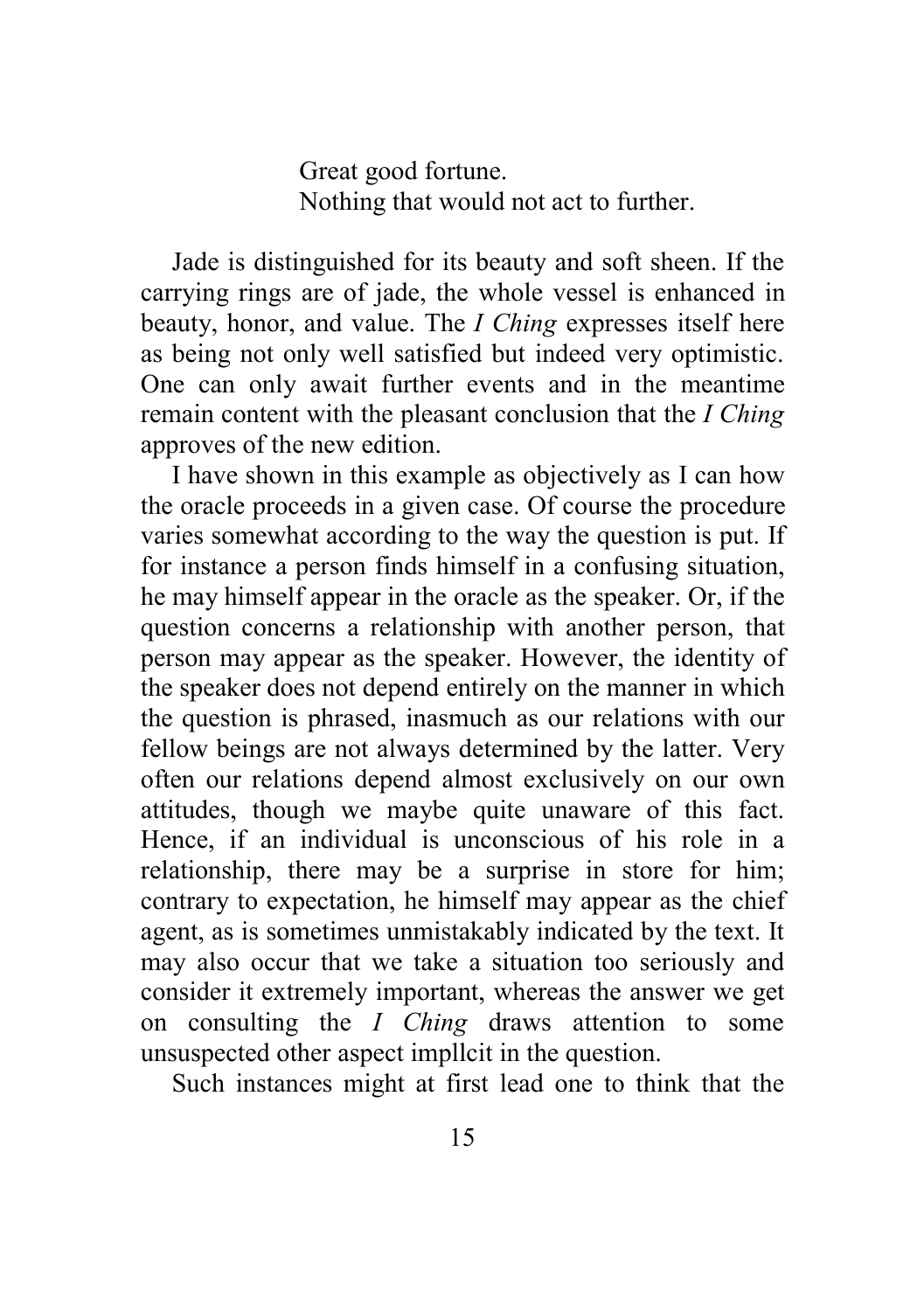oracle is fallacious. Confucius is said to have received only one inappropriate answer, i.e., hexagram 22, GRACE - a thoroughly aesthetic hexagram. This is reminiscent of the advice given to Socrates by his daemon - "You ought to make more music" - whereupon Socrates took to playing the flute. Confucius and Socrates compete for first place as far as reasonableness and a pedagogic attitude to life are concerned; but it is unlikely that either of them occupied himself with "lending grace to the beard on his chin," as the second line of this hexagram advises. Unfortunately, reason and pedagogy often lack charm and grace, and so the oracle may not have been wrong after all.

To come back once more to our hexagram. Though the *I Ching* not only seems to be satisfied with its new edition, but even expresses emphatic optimism, this still does not foretell anything about the effect it will have on the public it is intended to reach. Since we have in our hexagram two yang lines stressed by the numerical value nine, we are in a position to find out what sort of prognosis the *I Ching* makes for itself. Lines designated by a six or a nine have, according to the ancient conception, an inner tension so great as to cause them to change into their opposites, that is, yang into yin, and vice versa. Through this change we obtain in the present instance hexagram 55, Chin, **PROGRESS** 

The subject of this hexagram is someone who meets with all sorts of vicissitudes of fortune in his climb upward, and the text describes how he should hehave. The *I Ching* is in this same situation: it rises like the sun and declares itself, but it is rebuffed and finds no confidence - it is "progressing, but in sorrow." However, "one obtains great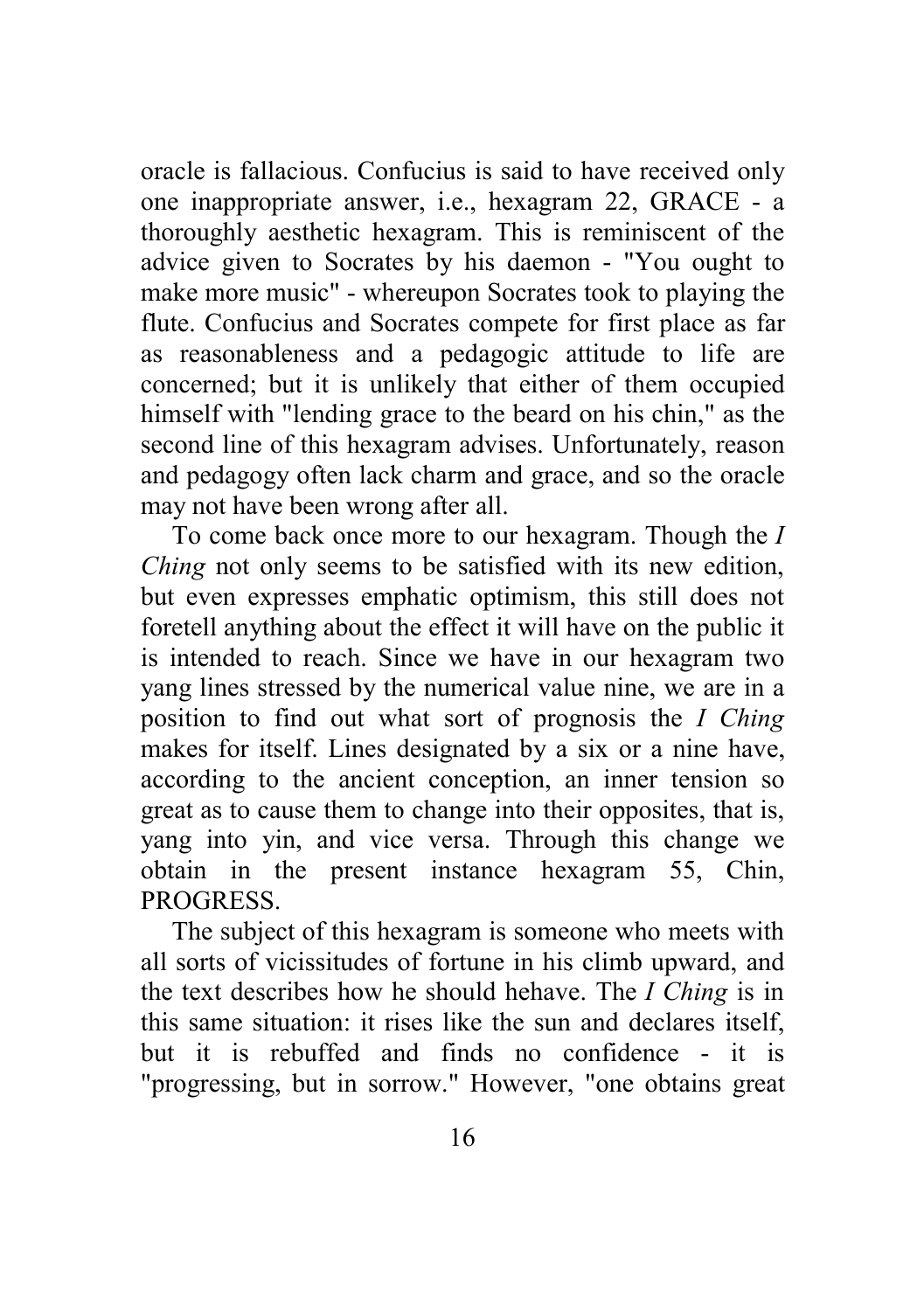happiness from one's ancestress." Psychology can help us to elucidate this obscure passage. In dreams and fairy tales the grandmother, or ancestress, often represents the unconscious, because the latter in a man contains the feminine component of the psyche. If the *I Ching* is not accepted by the conscious, at least the unconscious meets it halfway, and the *I Ching* is more closely connected with the unconscious than with the rational attitude of consciousness. Since the unconscious is often represented in dreams by a feminine figure, this may be the explanation here. The feminine person might be the translator, who has given the book her maternal care, and this might easily appear to the *I Ching* as a "great happiness." It anticipates general understantling, but is afraid of misuse - "Progress like a hamster." But it is mindful of the admonition, "Take not gain and loss to heart." It remains free of "partisan motives." It does not thrust itself on anyone.

The *I Ching* therefore faces its future on the American book market calmly and expresses itself here just about as any reasonable person would in regard to the fate of so controversial a work. This prediction is so very reasonable and full of common sense that it would be hard to think of a more fitting answer.

All of this happened before I had written the foregoing paragraphs. When I reached this point, I wished to know the attitude of the *I Ching* to the new situation. The state of things had been altered by what I had written, inasmuch as I myself had now entered upon the scene, and I therefore expected to hear something referring to my own action. I must confess that I had not been feeling too happy in the course of writing this foreword, for, as a person with a sense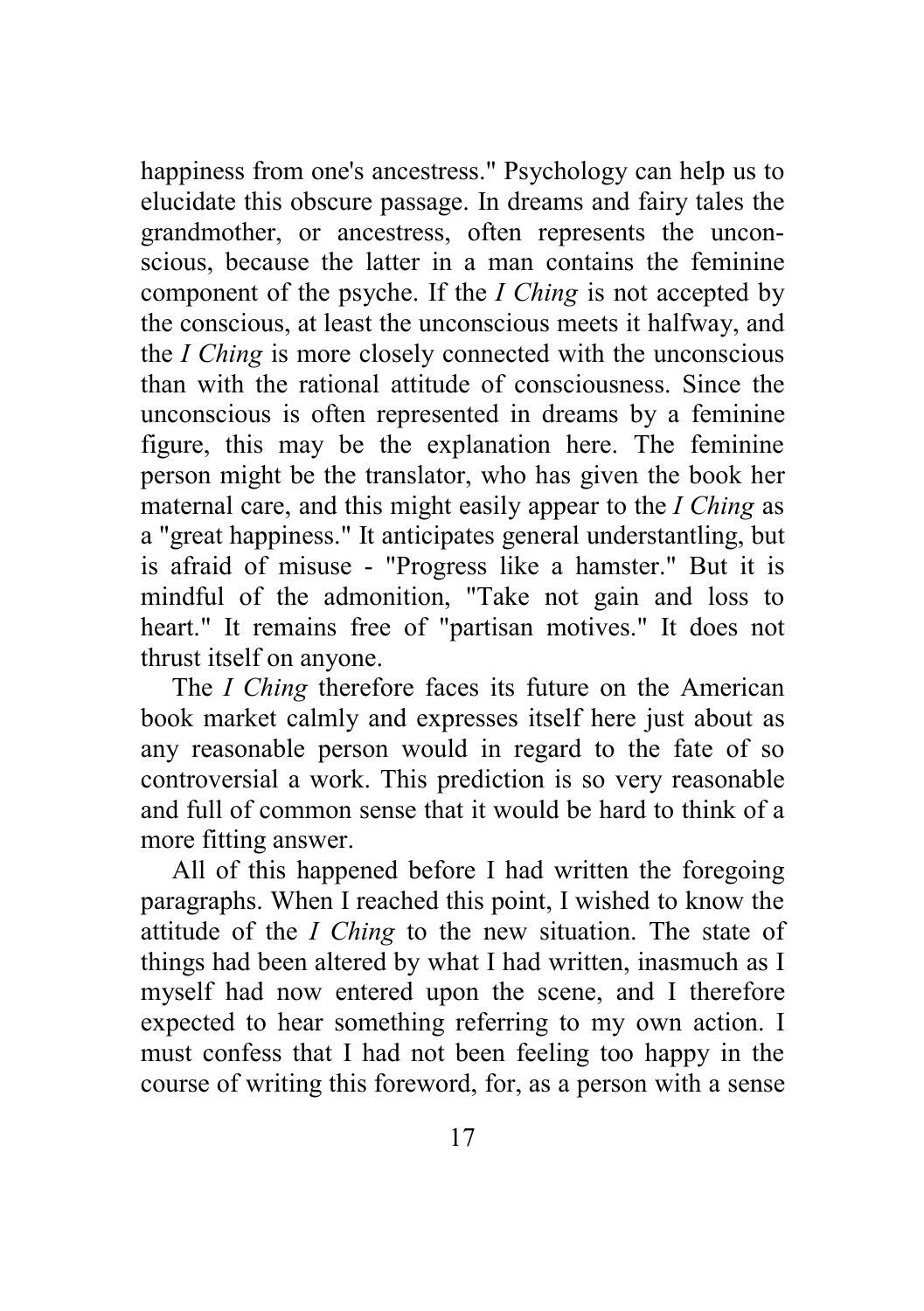of responsibility toward science, I am not in the habit of asserting something I cannot prove or at least present as acceptable to reason. It is a dubious task indeed to try to introduce to a critical modern public a collection of archaic "magic spells," with the idea of making them more or less acceptable. I have undertaken it because I myself think that there is more to the ancient Chinese way of thinking than meets the eye. But it is embarrassing to me that I must appeal to the good will and imagination of the reader, inasmuch as I have to take him into the obscurity of an ageold magic ritual. Unfortunately I am only too well aware of the arguments that can be brought against it. We are not even certain that the ship that is to carry us over the unknown seas has not sprung a leak somewhere. May not the old text be corrupt? Is Wilhelm's translation accurate? Are we not self-deluded in our explanations?

The *I Ching* insists upon self-knowledge throughout. The method by which this is to be achieved is open to every kind of misuse, and is therefore not for the frivolous-minded and immature; nor is it for intellectualists and rationalists. It is appropriate only for thoughtful and reflective people who like to think about what they do and what happens to them a predilection not to be confused with the morbid brooding of the hypochondriac. As I have indicated above, I have no answer to the multitude of problems that arise when we seek to harmonize the oracle of the *I Ching* with our accepted scientific canons. But needless to say, nothing "occult" is to be inferred. My position in these matters is pragmatic, and the great disciplines that have taught me the practical usefulness of this viewpoint are psychotherapy and medical psychology. Probably in no other field do we have to reckon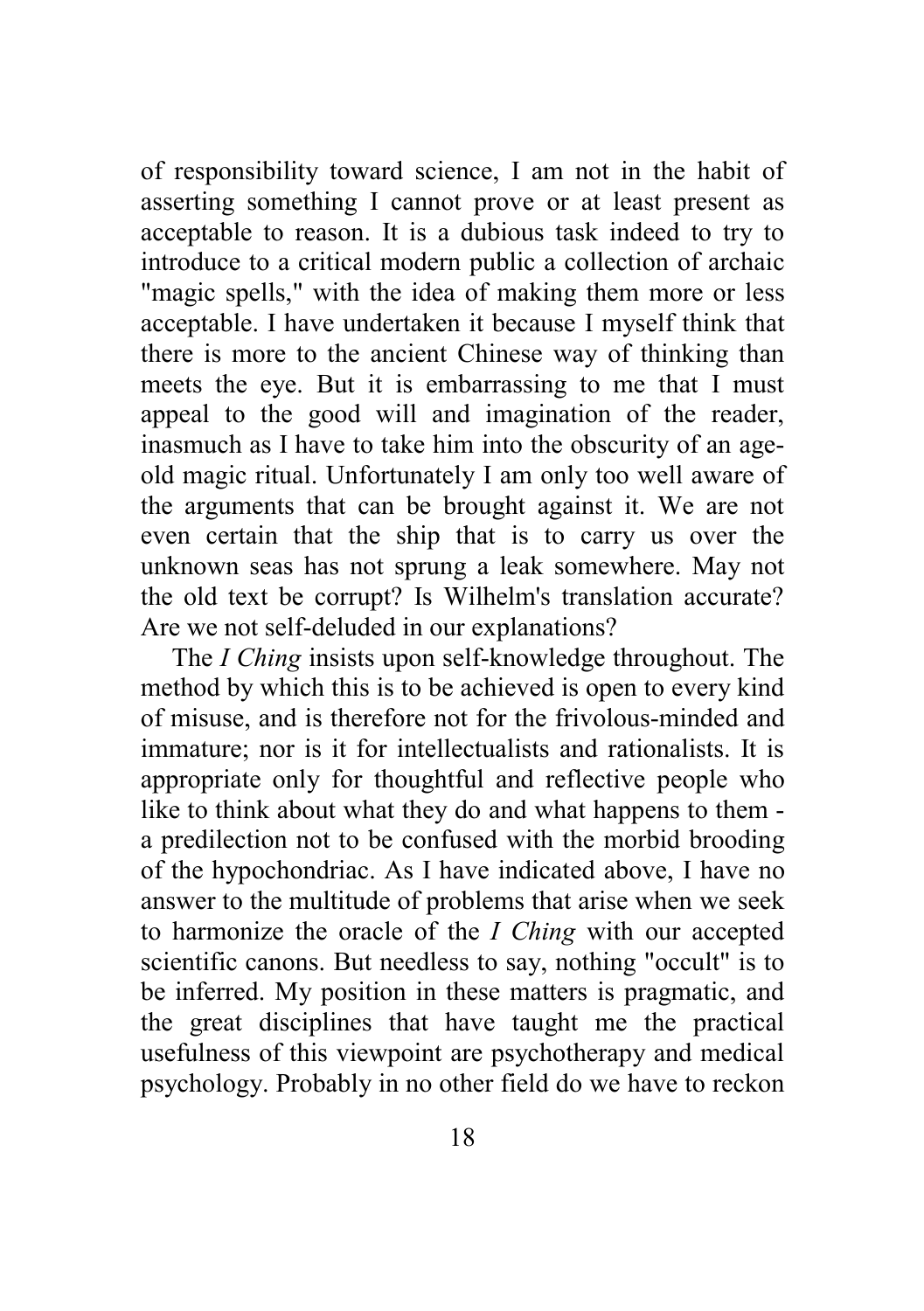with so many unknown quantities, and nowhere else do we become more accustomed to adopting methods that work even though for a long time we may not know why they work. Unexpected cures may arise from questionable therapies and unexpected failures from allegedly reliable methods. In the exploration of the unconscious we come upon very strange things, from which a rationalist turns away with horror, claiming afterward that he did not see anything. The irrational fullness of life has taught me never to discard anything, even when it goes against all our theories (so short-lived at best) or otherwise admits of no immediate explanation. It is of course disquieting, and one is not certain whether the compass is pointing true or not; but security, certitude, and peace do not lead to discoveries. It is the same with this Chinese mode of divination. Clearly the method aims at self-knowledge, though at all times it has also been put to superstitious use.

I of course am thoroughly convinced of the value of selfknowledge, but is there any use in recommending such insight, when the wisest of men throughout the ages have preached the need of it without success? Even to the most biased eye it is obvious that this book represents one long admonition to careful scrutiny of one's own character, attitude, and motives. This attitude appeals to me and has induced me to undertake the foreword. Only once before have I expressed myself in regard to the problem of the *I Ching*: this was in a memorial address in tribute to Richard Willielm.<sup>11</sup> For the rest I have maintained a discreet silence.

<sup>11</sup> Cf. R. Wilhelm and C. G. Jung, *The Secret of the Golden Flower*, tr. Gary F. Baynes (London and New York, 1931; new edn., revised, 1962), in which this address appears as an appendix. The book did not appear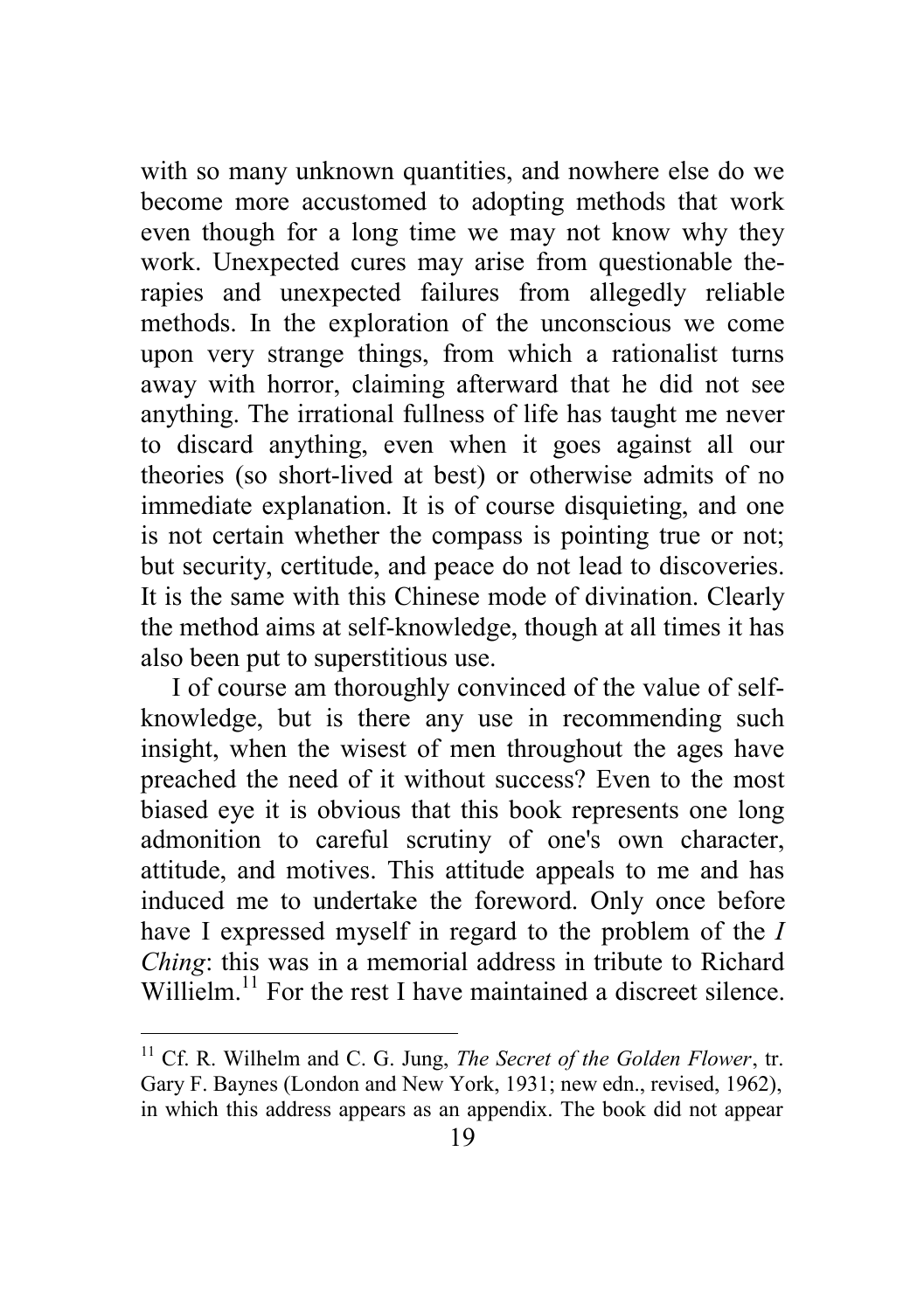It is by no means easy to feel one's way into such a remote and mysterious mentality as that underlying the *I Ching*. One cannot easily disregard such great minds as Confucius and Lao-tse, if one is at all able to appreciate the quality of the thoughts they represent; much less can one overlook the fact that the *I Ching* was their main source of inspiration. I know that previously I would not have dared to express myself so explicitly about so uncertain a matter. I can take this risk because I am now in my eighth decade, and the changing opinions of men scarcely impress me any more; the thoughts of the old masters are of greater value to me than the philosophical prejudices of the Western mind.

I do not like to burden my reader with these personal considerations; but, as already indicated, one's own personality is very often implicated in the answer of the oracle. Indeed, in formulating my question I even invited the oracle to comment directly on my action. The answer was hexagram 29, K'an, THE ABYSMAL. Special emphasis is given to the third place by the fact that the line is designated by a six. This line says:

> Forward and backward, abyss on abyss. In danger like this, pause at first and wait, Otherwise you will fall into a pit in the abyss. Do not act in this way.

Formerly I would have accepted unconditionally the advice, "Do not act in this way," and would have refused to give my opinion of the *I Ching*, for the sole reason that I had

in English until a year after Wilhelm's death. The address is also in *The Spirit in Man, Art, and Literature* (Coll. Works of C. G. Jung, vol.15).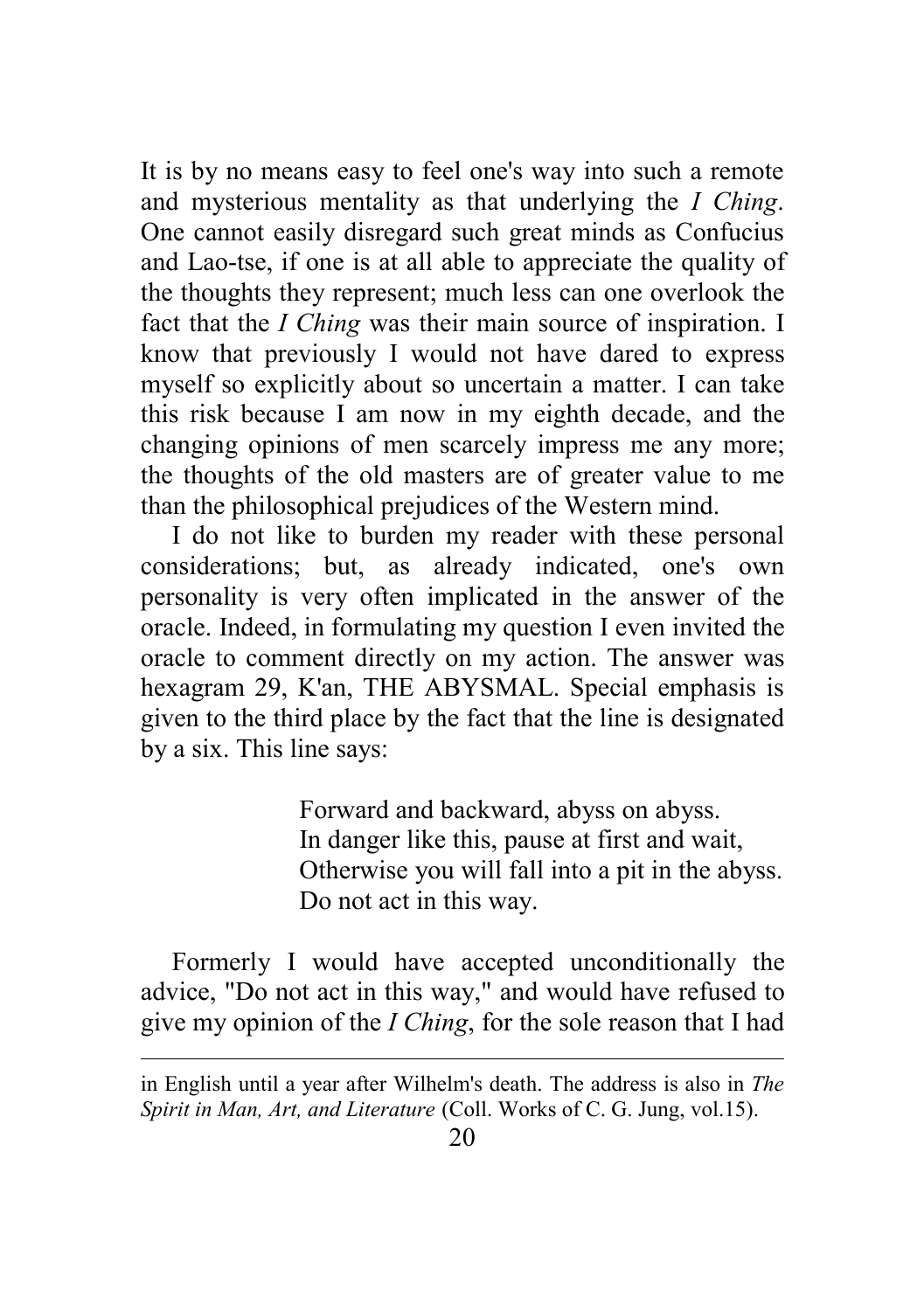none. But now the counsel may serve as an example of the way in which the *I Ching* functions. It is a fact that if one begins to think about it, the problems of the *I Ching* do represent "abyss on abyss," and unavoidably one must "pause at first and wait" in the midst of the dangers of limitless and uncritical speculation; otherwise one really will lose his way in the darkness. Could there be a more uncomfortable position intellectually than that of floating in the thin air of unproved possibilities, not knowing whether what one sees is truth or illusion? This is the dreamlike atmosphere of the *I Ching*, and in it one has nothing to rely upon except one's own so fallible subjective judgment. I cannot but admit that this line represents very appropriately the feelings with which I wrote the foregoing passages. Equally fitting is the comforting beginning of this hexagram - "If you are sincere, you have success in your heart" - for it indicates that the decisive thing here is not the outer danger but the subjective condition, that is, whether one believes oneself to be "sincere" or not.

The hexagram compares the dynamic action in this situation to the behavior of flowing water, which is not afraid of any dangerous place but plunges over cliffs and fills up the pits that lie in its course (K'an also stands for water). This is the way in which the "superior man" acts and "carries on the business of teaching."

K'an is definitely one of the less agreeable hexagrams. It describes a situation in which the subject seems in grave danger of being caught in all sorts of pitfalls. Just as in interpreting a dream one must follow the dream text with utmost exactitude, so in consulting the oracle one must hold in mind the form of the question put, for this sets a definite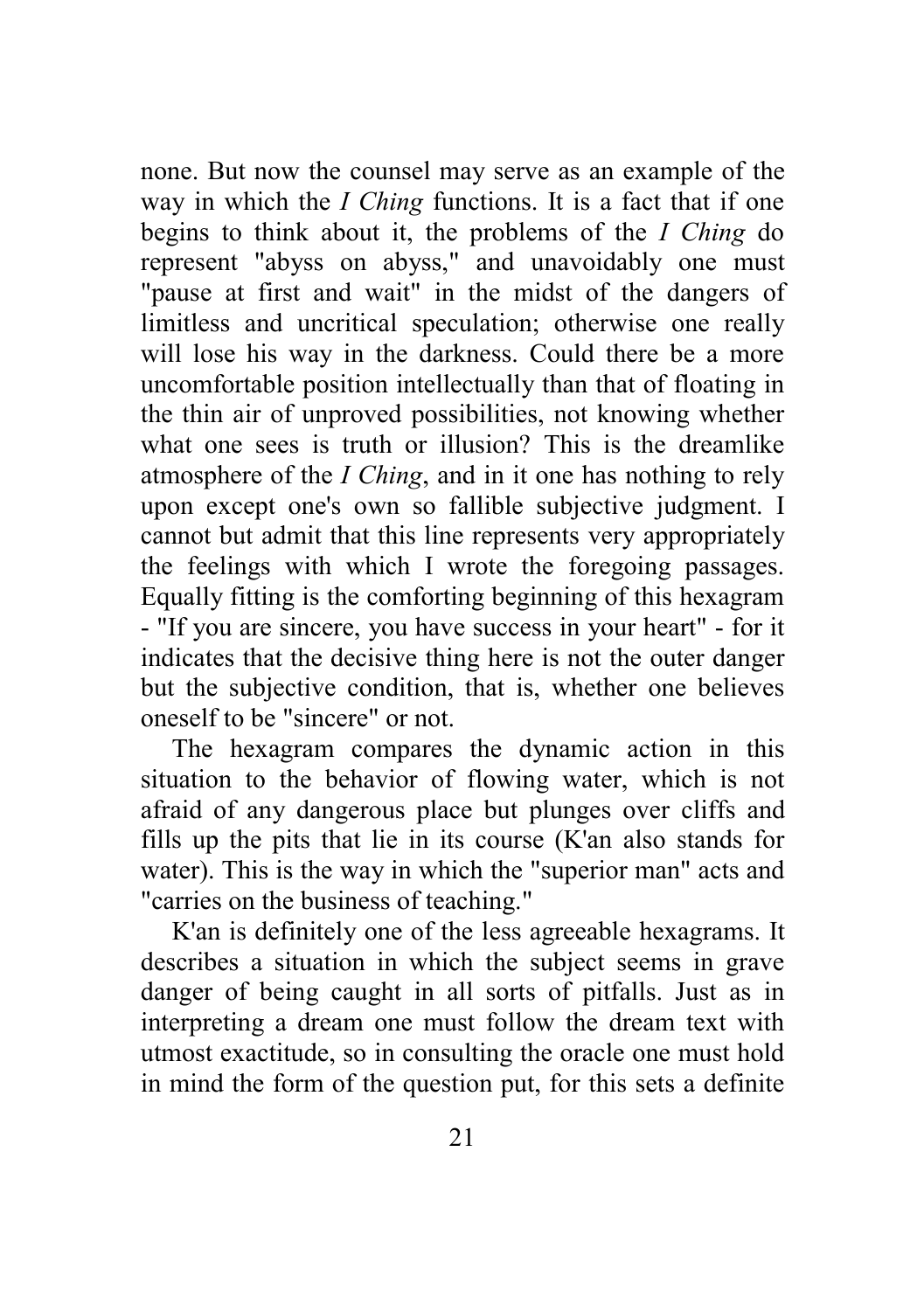limit to the interpretation of the answer. The first line of the hexagram notes the presence of the danger: "In the abyss one falls into a pit." The second line does the same, then adds the counsel: "One should strive to attain small things only." I apparently anticipated this advice by limiting myself in this foreword to a demonstration of how the *I Ching* functions in the Chinese mind, and by renouncing the more ambitious project of writing a psychological commentary on the whole book.

The fourth line says:

A jug of wine, a bowl of rice with it; Earthen vessels Simply handed in through the window. There is certainly no blame in this.

Wilhelm makes the following comment here:

Although as a rule it is customary for an official to present certain introductory gifts and recommendations before he is appointed, here everything is simplified to the utmost. The gifts are insignificant, there is no one to sponsor him, he introduces himself; yet all this need not be humiliating if only there is the honest intention of mutual help in danger.

Wilhelm niakes the following comment here:

Although as a rule it is customary for an official to present certain introductory gifts and recommendations before he is appointed, here everything is simplified to the utmost. The gifts are insignificant, there is no one to sponsor him, he introduces himself; yet all this need not be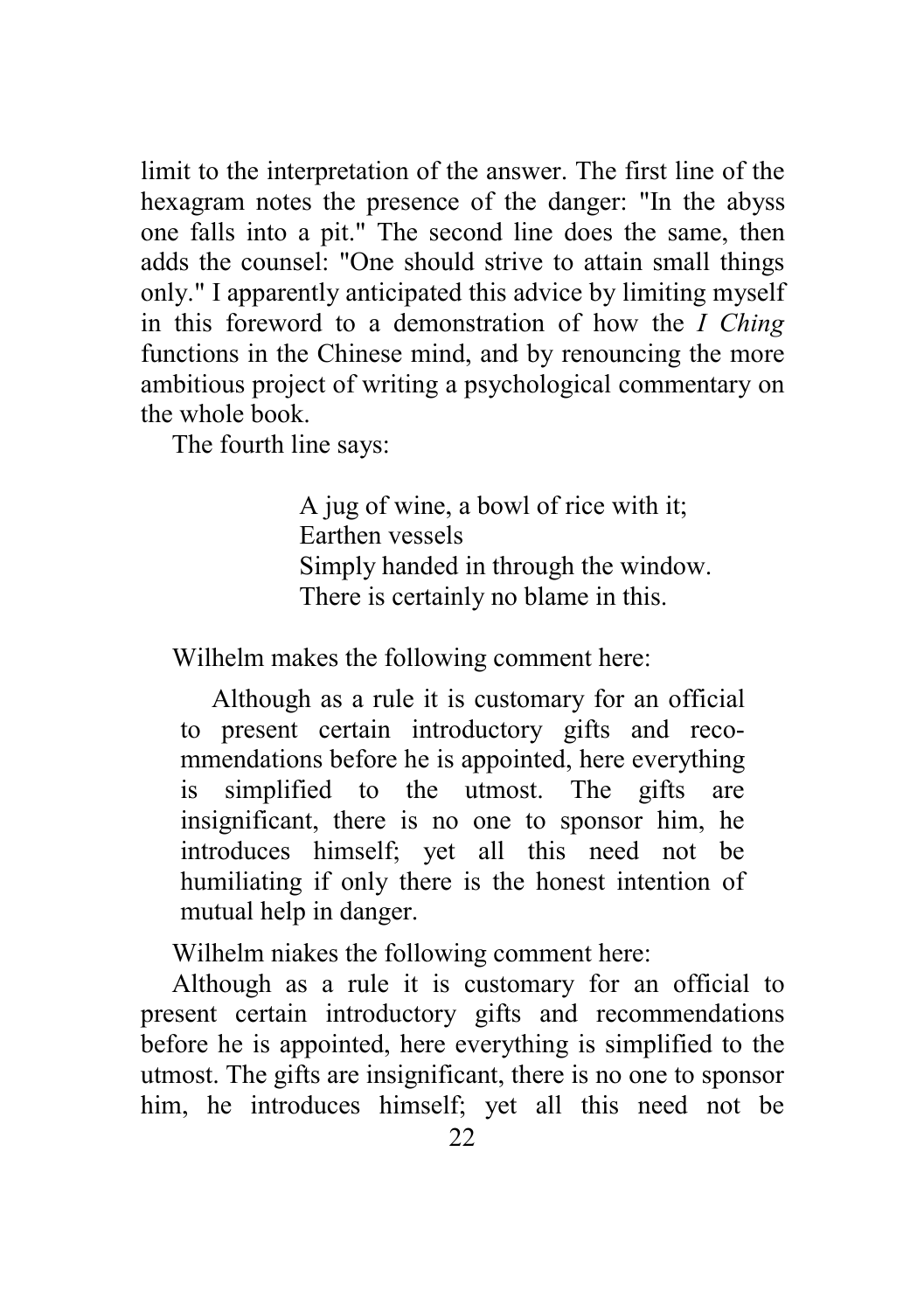humiliating if only there is the honest intention of mutual help in danger.

It looks as if the book were to some degree the subject of this line.

The fifth line continues the theme of limitation. If one studies the nature of water, one sees that it fills a pit only to the rim and then flows on. It does not stay caught there:

> The abyss is not filled to overflowing, It is filled only to the rim.

But if, tempted by the danger, and just because of the uncertainty, one were to insist on forcing conviction by special efforts, such as elaborate commentaries and the like, one would only be mired in the difficulty, which the top line describes very accurately as a tied-up and caged-in condition. Indeed, the last line often shows the consequences that result when one does not take the meaning of the hexagram to heart.

In our hexagram we have a six in the third place. This yin line of mounting tension changes into a yang line and thus produces a new hexagram showing a new possibility or tendency. We now have hexagram 48, Ching, THE WELL. The water hole no longer means danger, however, but rather something beneficial, a well:

> Thus the superior man encourages the people at their work, And exhorts them to help one another.

The image of people helping one another would seem to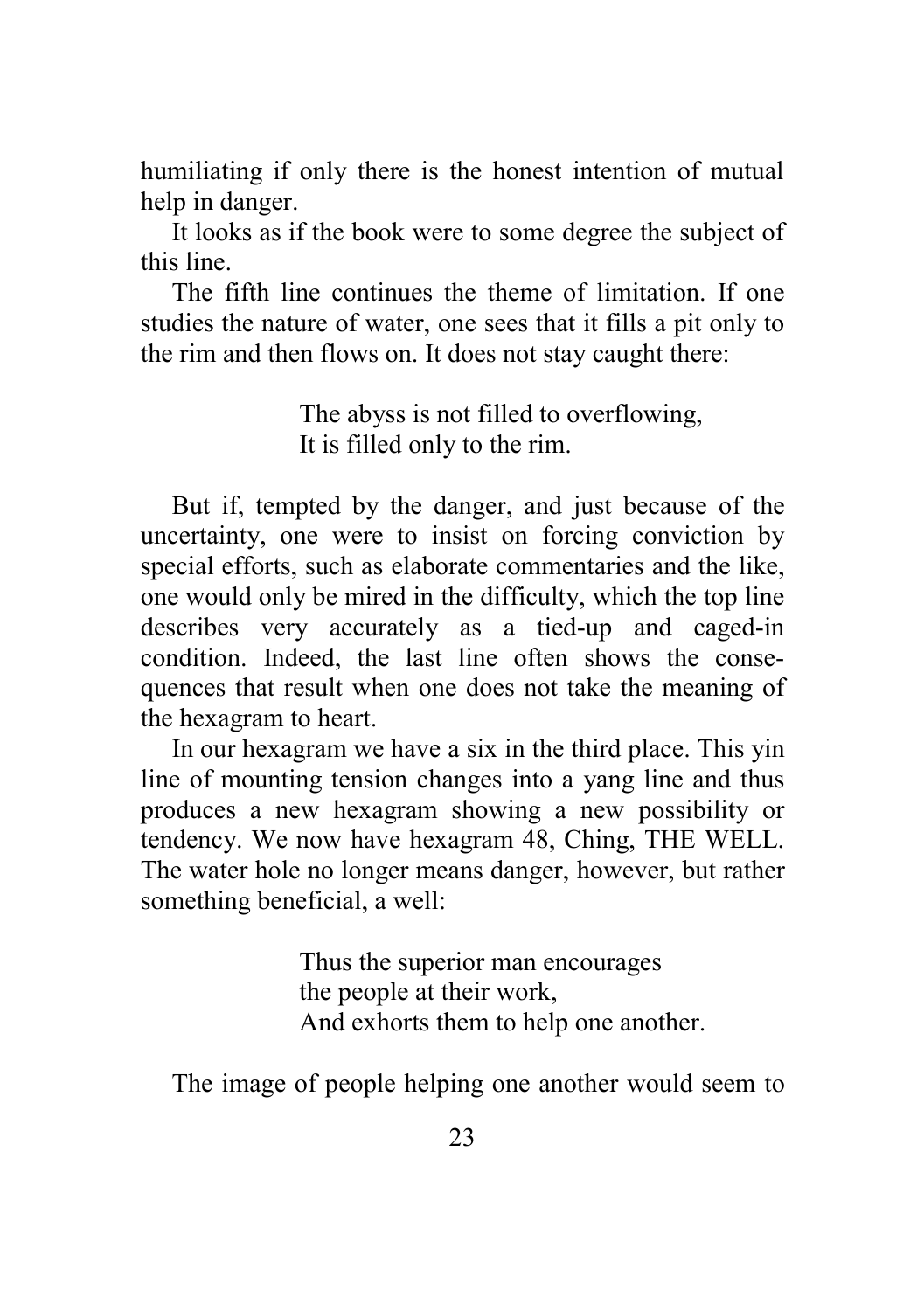refer to the reconstruction of the well, for it is broken down and full of mud. Not even animals drink from it. There are fishes living in it, and one can shoot these, but the well is not used for drinking, that is, for human needs. This description is reminiscent of the overturned and unused *ting* that is to receive a new handle. Moreover, this well, like the *ting*, is cleaned. But no one drinks from it:

> This is my heart's sorrow, For one might draw from it.

The dangerous water hole or abyss pointed to the *I Ching*, and so does the well, but the latter has a positive meaning: it contains the waters of life. It should he restored to use. But one has no concept (*Begriff*) of it, no utensil with which to carry the water; the jug is broken and leaks. The *ting* needs new handles and carrying rings by which to grasp it, and so also the well must be newly lined, for it contains "a clear, cold spring from which one can drink." One may draw water from it, because "it is dependable."

It is clear that in this prognosis the speaking subject is again the *I Ching*, representing itself as a spring of living water. The preceding hexagram described in detail the danger confronting the person who accidentally falls into the pit within the abyss. He must work his way out of it, in order to discover that it is an old, ruined well, buried in mud, but capable of being restored to use again.

I submitted two questions to the method of chance represented by the coin oracle, the second question being put after I had written my analysis of the answer to the first. The first question was directed, as it were, to the *I Ching*: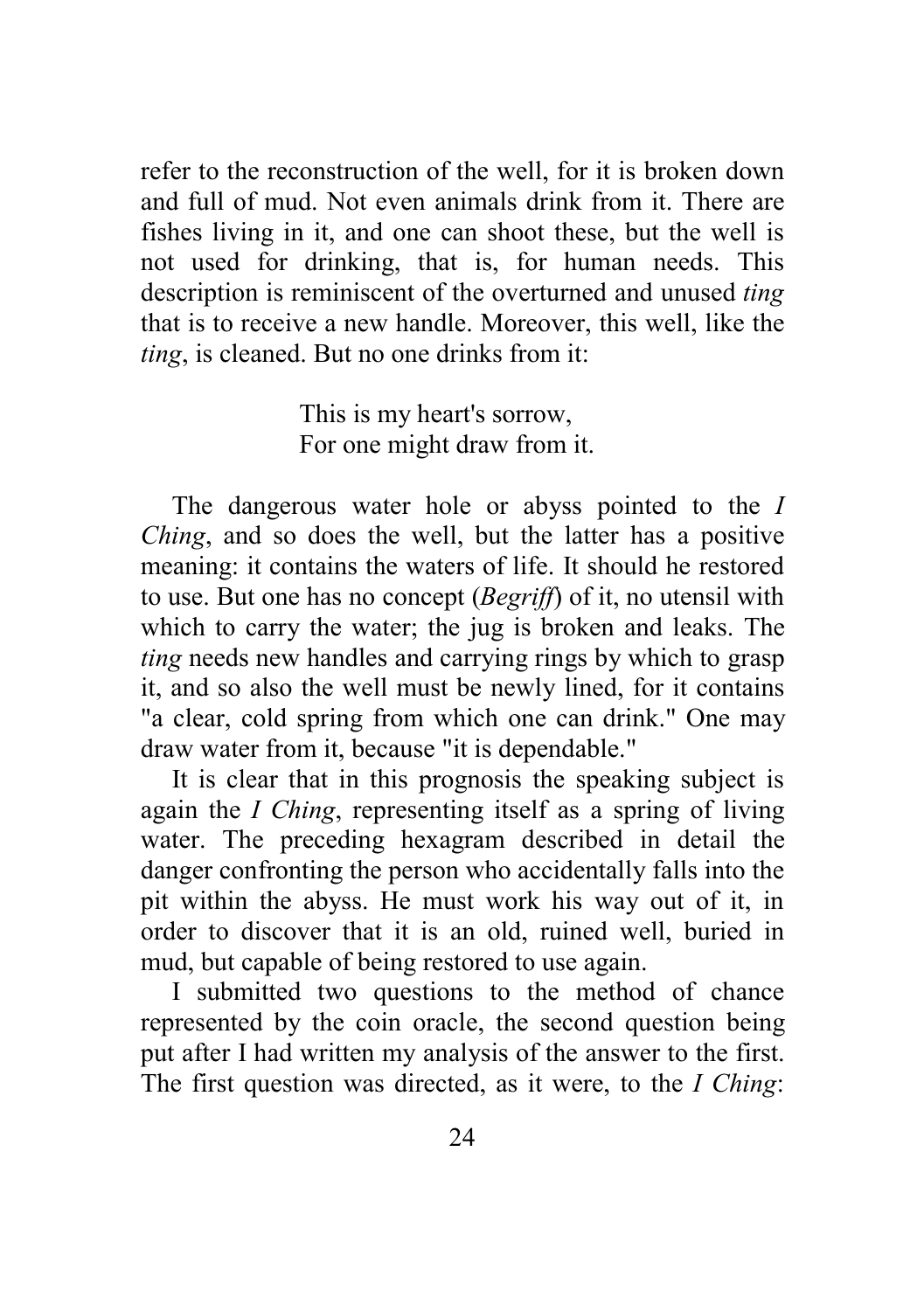what had it to say about my intention to write a foreword? The second question concerned my own action, or rather the situation in which I was the acting subject who had discussed the first hexagram. To the first question the *I Ching* replied by comparing itself to a caldron, a ritual vessel in need of renovation, a vessel that was finding only doubtful favor with the public. To the second question the reply was that I had fallen into a difficulty, for the *I Ching* represented a deep and dangerous water hole in which one might easily be mired. However, the water hole proved to be an old well that needed only to be renovated in order to be put to useful purposes once more.

These four hexagrams are in the main consistent as regards theme (vessel, pit, well); and as regards intellectual content they seem to be meaningful. Had a human being made such replies, I should, as a psychiatrist, have had to pronounce him of sound mind, at least on the basis of the material presented. Indeed, I should not have been able to discover anything delirious, idiotic, or schizophrenic in the four answers. In view of the *I Ching*'s extreme age and its Chinese origin, I cannot consider its archaic, symbolic, and flowery language abnormal. On the contrary, I should have had to congratulate this hypothetical person on the extent of his insight into my unexpressed state of doubt. On the other hand, any person of clever and versatile mind can turn the whole thing around and show how I have projected my subjective contents into the symbolism of the hexagrams. Such a critique, though catastrophic from the standpoint of Western rationality, does no harm to the function of the *I Ching*. On the contrary, the Chinese sage would smilingly tell me: "Don't you see how useful the *I Ching* is in making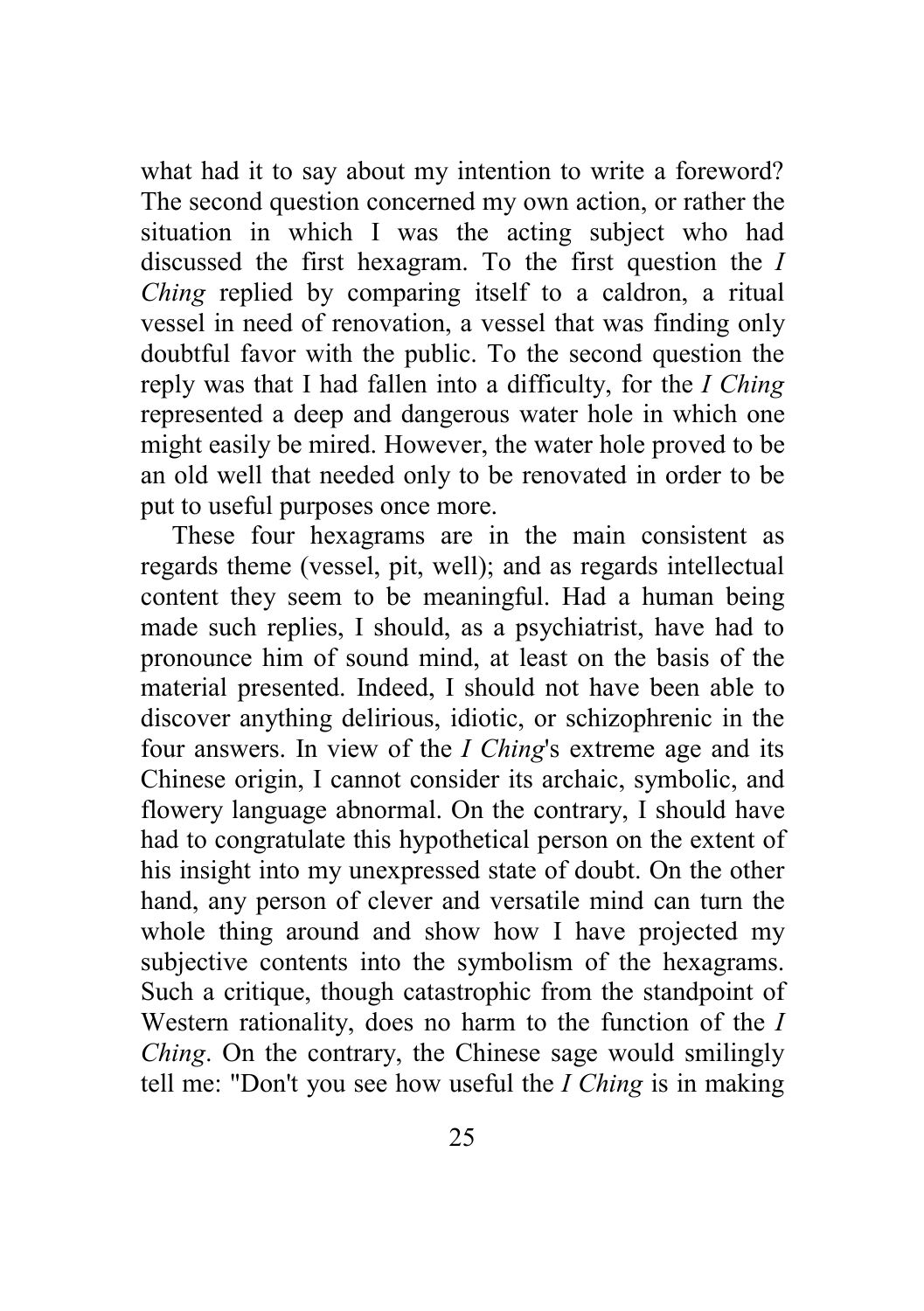you project your hitherto unrealized thoughts into its abstruse symbolism? You could have written your foreword without ever realizing what an avalanche of misunderstanding might be released by it."

The Chinese standpoint does not concern itself as to the attitude one takes toward the performance of the oracle. It is only we who are puzzled, because we trip time and again over our prejudice, viz., the notion of causality. The ancient wisdom of the East lays stress upon the fact that the intelligent individual realizes his own thoughts, but not in the least upon the way in which he does it. The less one thinks about the theory of the *I Ching*, the more soundly one sleeps.

It would seem to me that on the basis of this example an unprejudiced reader would now be in a position to form at least a tentative judgment on the operation of the *I Ching*. 12 More cannot be expected from a simple introduction. If by means of this demonstration I have succeeded in elucidating the psychological phenomenology of the *I Ching*, I shall have carried out my purpose. As to the thousands of questions, doubts, and criticisms that this singular book stirs up - I cannot answer these. The *I Ching* does not offer itself with proofs and results; it does not vaunt itself, nor is it easy to approach. Like a part of nature, it waits until it is discovered. It offers neither facts nor power, but for lovers of self-knowledge, of wisdom - if there be such - it seems to be the right book. To one person its spirit appears as clear as day; to another, shadowy as twilight; to a third, dark as

<sup>&</sup>lt;sup>12</sup> The reader will find it helpful to look up all four of these hexagrams in the text and to read them together with the relevant cormmentaries.